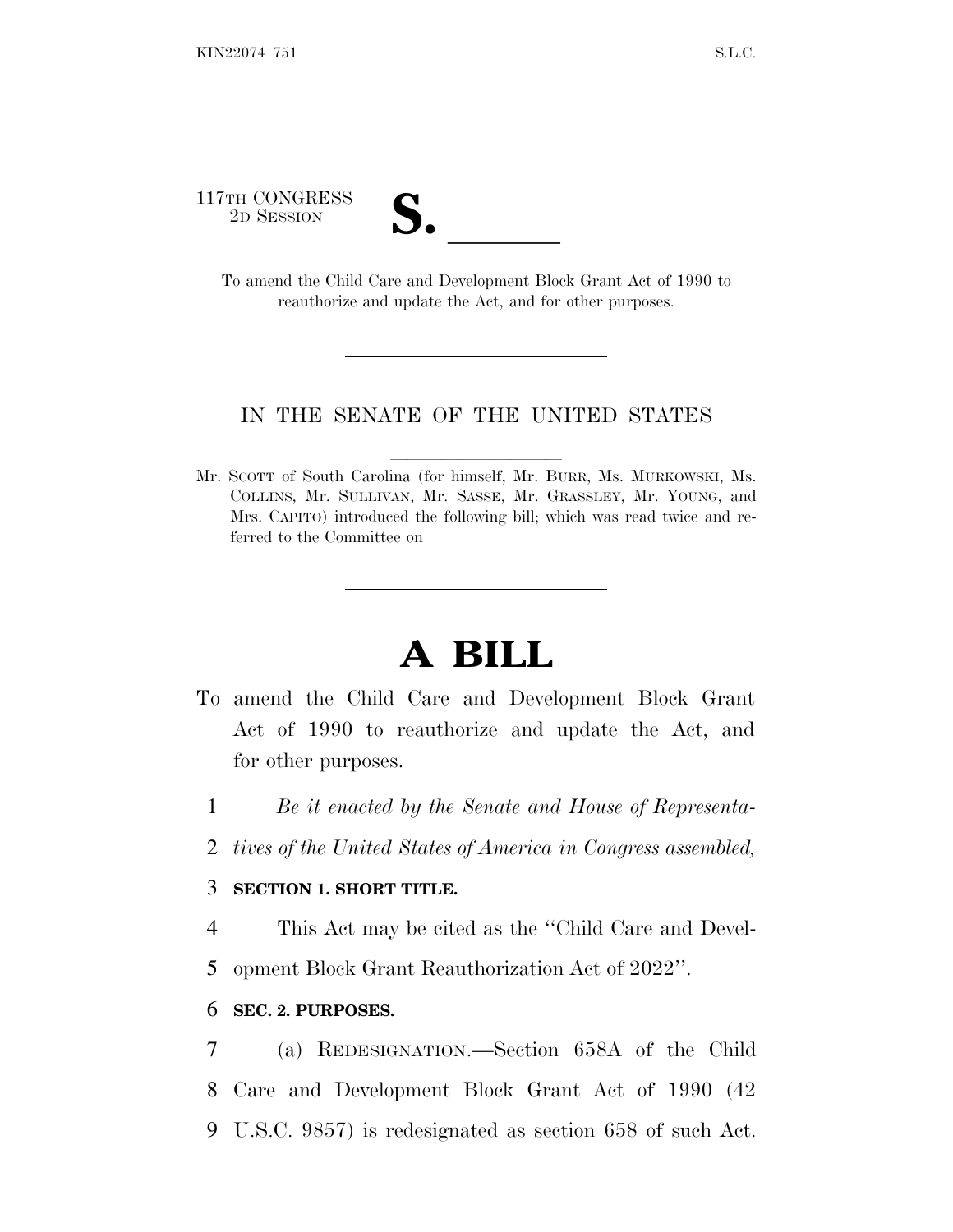(b) AMENDMENT.—Subsection (b) of that section 658 is amended to read as follows: ''(b) PURPOSES.—The purposes of this subchapter are— ''(1) to allow each State maximum flexibility in developing a mixed delivery system to provide child care that best suits the needs of children and work- ing parents within that State; ''(2) to promote parental choice to empower working parents to make their own decisions regard- ing the child care services that best suit their fam- ily's needs; ''(3) to encourage States to provide consumer education information to help parents make in- formed choices about child care services and to pro- mote involvement by parents and family members in the development of their children in child care set- tings;  $\frac{1}{4}$  to assist States in delivering high-quality, coordinated child care services to maximize parents' options to cover the full workday and full work year, to support continuity of care for children, and to support parents trying to achieve independence from public assistance;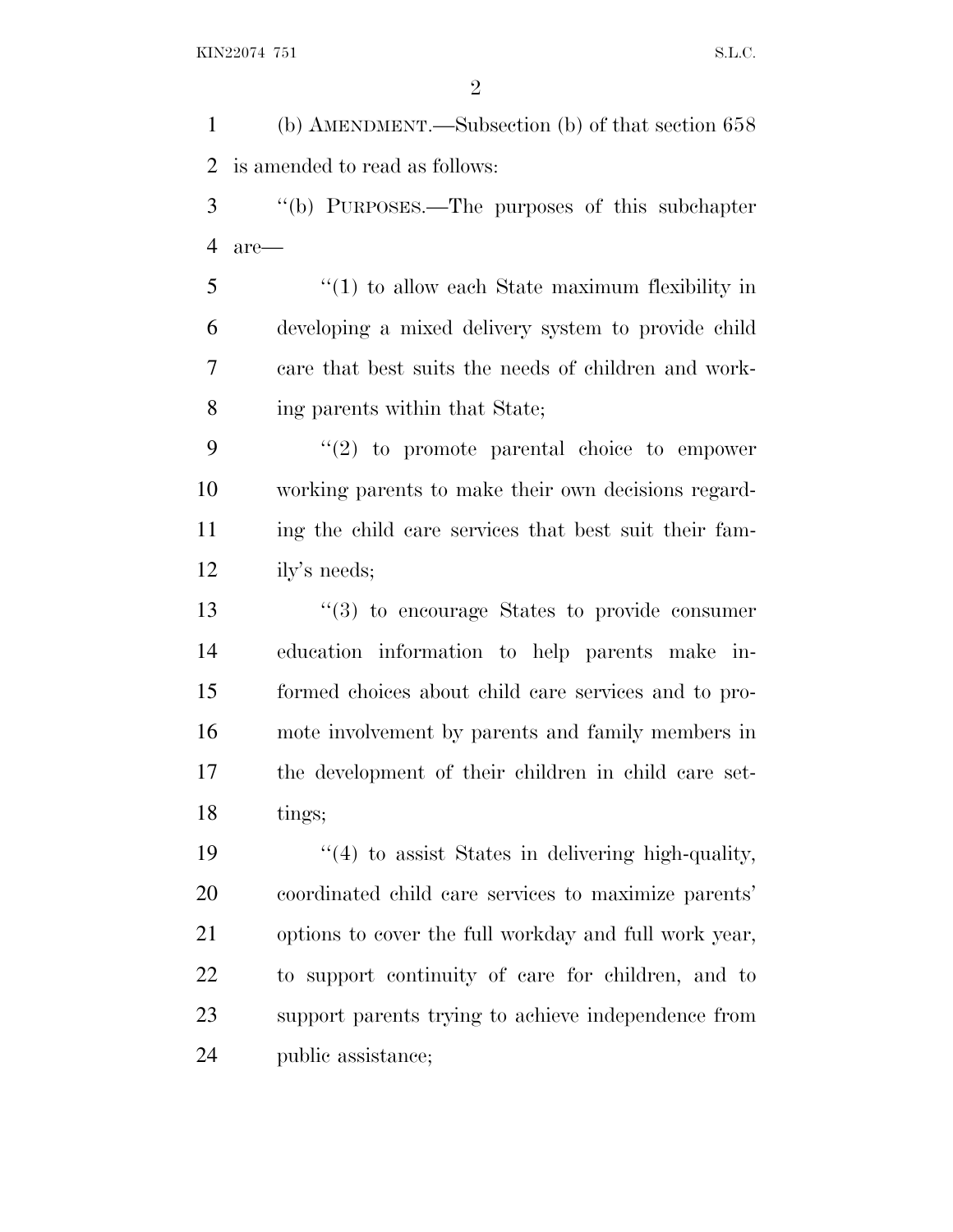| $\lq(5)$ to assist States in improving the overall           |
|--------------------------------------------------------------|
| quality of child care by implementing the health,            |
| safety, licensing, early learning and development,           |
| professional, and oversight standards established in         |
| this subchapter and in State law (including State            |
| regulations);                                                |
| $\cdot\cdot(6)$ to assist States—                            |
| $\lq\lq$ in supporting the education and pro-                |
| fessional development of child care staff; and               |
| "(B) in supporting child care providers in                   |
| the recruitment of, professional development                 |
| for, and retention of a qualified child care work-           |
| force; and                                                   |
| $\lq(7)$ to increase the number and percentage of            |
| low-income children in high-quality child care set-          |
| tings.".                                                     |
| (c) RULE OF CONSTRUCTION.—The term "child                    |
| 18 care" as used in this subchapter includes preschool, pre- |
| kindergarten, and early childhood education for children     |
| birth to 5 and before school, after school, and summer       |
| care for school-age children.                                |
| SEC. 3. DEFINITIONS.                                         |
| (a) IN GENERAL.—Section 658P of the Child Care               |
| and Development Block Grant Act of 1990 (42 U.S.C.           |
|                                                              |

9858n) is amended—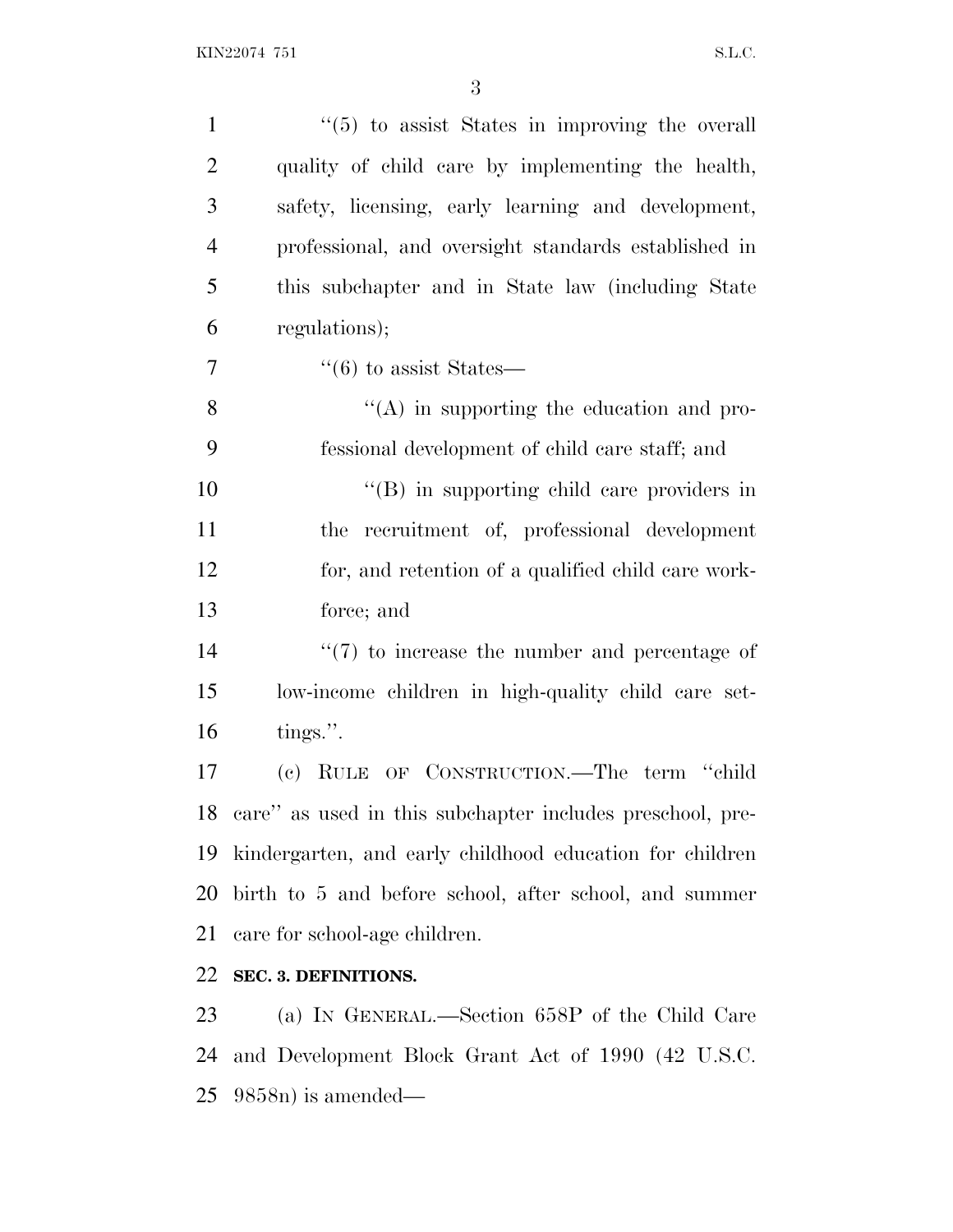| $\mathbf{1}$   | $(1)$ by redesignating paragraphs $(2)$ and $(3)$ ,                 |
|----------------|---------------------------------------------------------------------|
| $\overline{2}$ | $(4)$ through $(7)$ , $(8)$ and $(9)$ , and $(10)$ through $(15)$ , |
| 3              | as paragraphs $(3)$ and $(4)$ , $(6)$ through $(9)$ , $(11)$ and    |
| $\overline{4}$ | $(12)$ , and $(14)$ through $(19)$ , respectively;                  |
| 5              | $(2)$ by inserting after paragraph $(1)$ the fol-                   |
| 6              | lowing:                                                             |
| 7              | "(2) CHILD CARE.—The term 'child care' in-                          |
| 8              | cludes preschool, prekindergarten, and early child-                 |
| 9              | hood education for children from birth through age                  |
| 10             | 5, and before school, after school, and summer care                 |
| 11             | for school-age children.";                                          |
| 12             | $(3)$ in paragraph $(4)$ , as so redesignated—                      |
| 13             | $(A)$ in subparagraph $(B)$ , by inserting                          |
| 14             | "and" at the end;                                                   |
| 15             | $(B)$ in subparagraph $(C)$ , by striking ";                        |
| 16             | and" at the end and inserting a period; and                         |
| 17             | $(C)$ by striking subparagraph $(D)$ ;                              |
| 18             | $(4)$ by striking paragraph $(6)$ , as so redesig-                  |
| 19             | nated, and inserting the following:                                 |
| 20             | "(5) ELIGIBLE ACTIVITY.—The term 'eligible                          |
| 21             | activity', means an activity consisting of—                         |
| 22             | $\lq\lq$ full-time or part-time employment;                         |
| 23             | $\lq\lq$ self-employment;                                           |
| 24             | $"$ (C) job search activities;                                      |
| 25             | $\lq\lq$ (D) job training;                                          |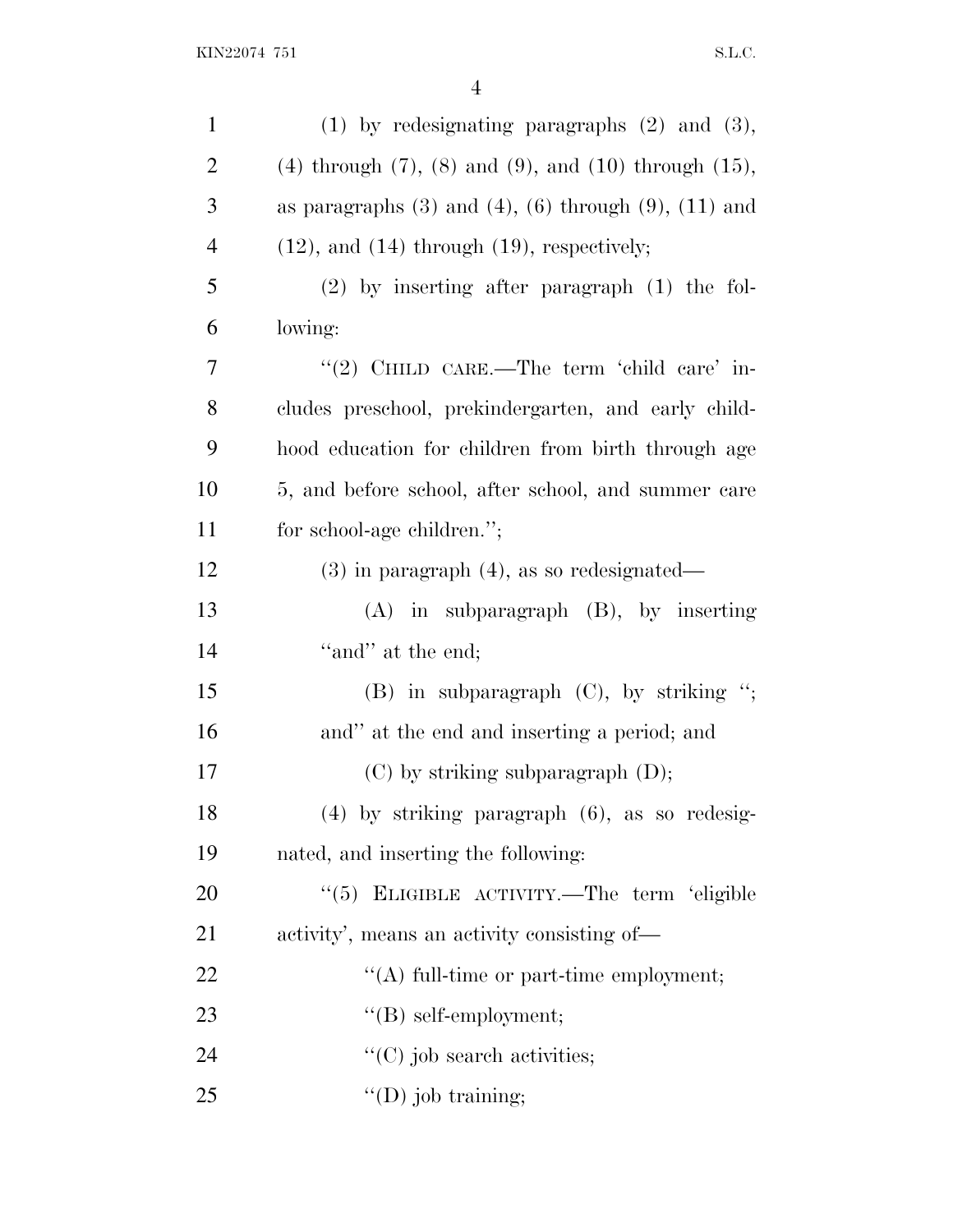| $\mathbf{1}$   | "(E) secondary, postsecondary, or adult                 |
|----------------|---------------------------------------------------------|
| $\overline{2}$ | education, including education through a pro-           |
| 3              | gram of high school classes, a course of study          |
| $\overline{4}$ | at an institution of higher education, classes to-      |
| 5              | wards an equivalent of a high school diploma            |
| 6              | recognized by State law, or English as a second         |
| $\tau$         | language classes;                                       |
| 8              | $\lq\lq(F)$ health treatment (including mental          |
| 9              | health and substance use treatment) for a con-          |
| 10             | dition that prevents the parent involved from           |
| 11             | participating in other eligible activities;             |
| 12             | $\lq\lq(G)$ activities to prevent child abuse or        |
| 13             | neglect, or family violence prevention or inter-        |
| 14             | vention activities;                                     |
| 15             | "(H) employment and training activities                 |
| 16             | under the supplemental nutrition assistance             |
| 17             | program established under section $6(d)(4)$ of          |
| 18             | the Food and Nutrition Act of 2008 (7 U.S.C.            |
| 19             | $2015(d)(4)$ ;                                          |
| 20             | "(I) employment and training activities                 |
| 21             | under the Workforce Innovation and Oppor-               |
| 22             | tunity Act $(29 \text{ U.S.C. } 3101 \text{ et seq.});$ |
| 23             | "(J) a work activity described in sub-                  |
| 24             | section (d) of section 407 of the Social Security       |
| 25             | Act (42 U.S.C. 607) for which, consistent with          |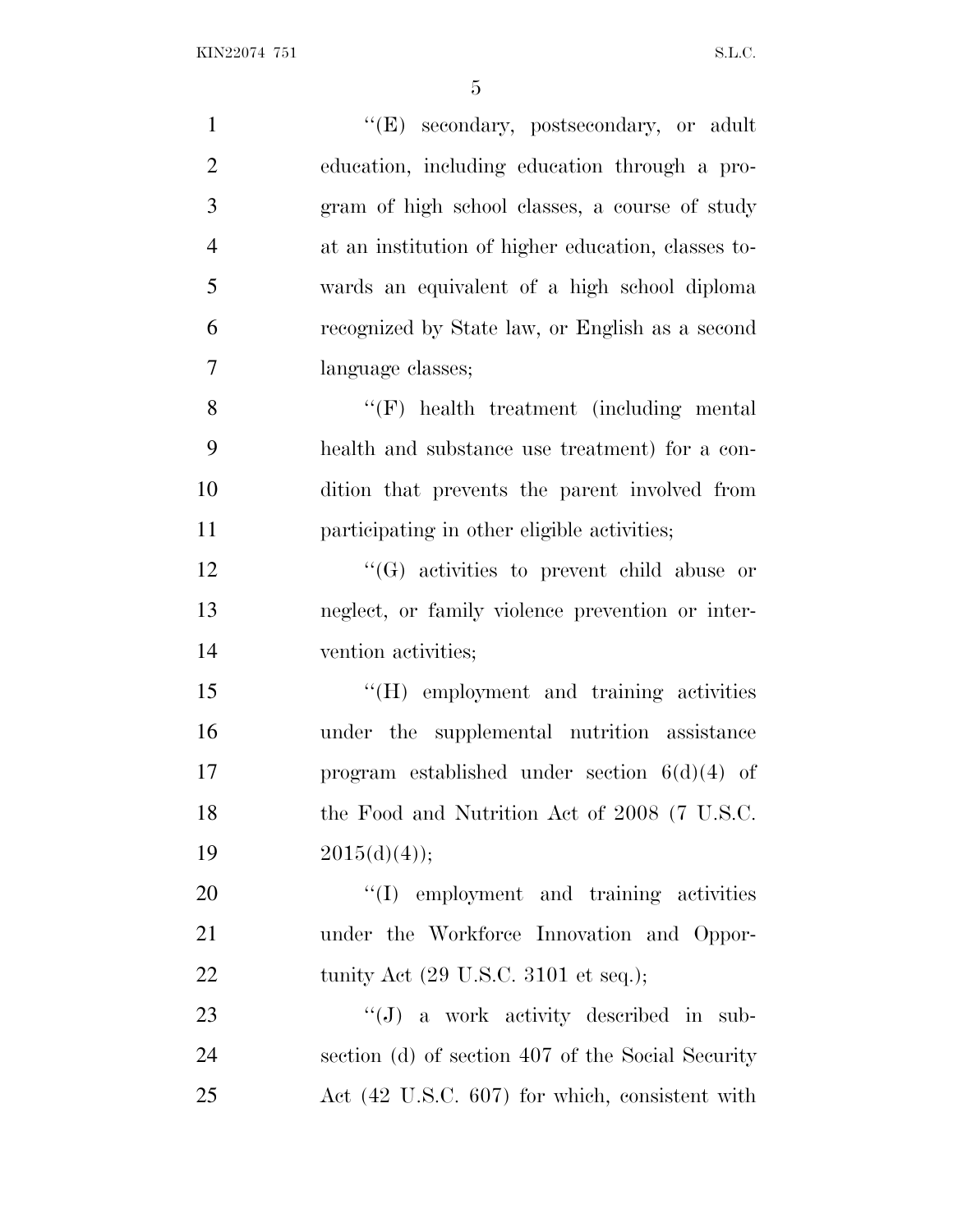| $\mathbf{1}$   | clauses (ii) and (iii) of section $402(a)(1)(A)$ of        |
|----------------|------------------------------------------------------------|
| $\overline{2}$ | such Act $(42 \text{ U.S.C. } 602(a)(1)(A))$ , a parent is |
| 3              | treated as being engaged in work for a month               |
| $\overline{4}$ | in a fiscal year for purposes of the program of            |
| 5              | block grants to States for temporary assistance            |
| 6              | for needy families established under part A of             |
| 7              | title IV of the Social Security Act (42 U.S.C.             |
| 8              | $601$ et seq.); or                                         |
| 9              | " $(K)$ taking leave under the Family and                  |
| 10             | Medical Leave Act of 1993 (29 U.S.C. 2601 et               |
| 11             | seq.) (or equivalent provisions for Federal em-            |
| 12             | ployees), a State or local paid or unpaid leave            |
| 13             | law, or a program of employer-provided leave.              |
| 14             | ELIGIBLE CHILD.—The term 'eligible<br>``(6)                |
| 15             | child' means an individual—                                |
| 16             | "(A) who is less than 13 years of age;                     |
| 17             | $\lq\lq(B)(i)(I)$ whose family income does not             |
| 18             | exceed 85 percent of the State median income               |
| 19             | for a family of the same size; or                          |
| 20             | $\lq\lq$ (II) in the case of a State that has deter-       |
| 21             | mined it is necessary to serve additional chil-            |
| 22             | dren, after ensuring that all eligible children de-        |
| 23             | scribed in subclause (I) have had an appro-                |
| 24             | priate opportunity to receive services under this          |
| 25             | subchapter, whose family income does not ex-               |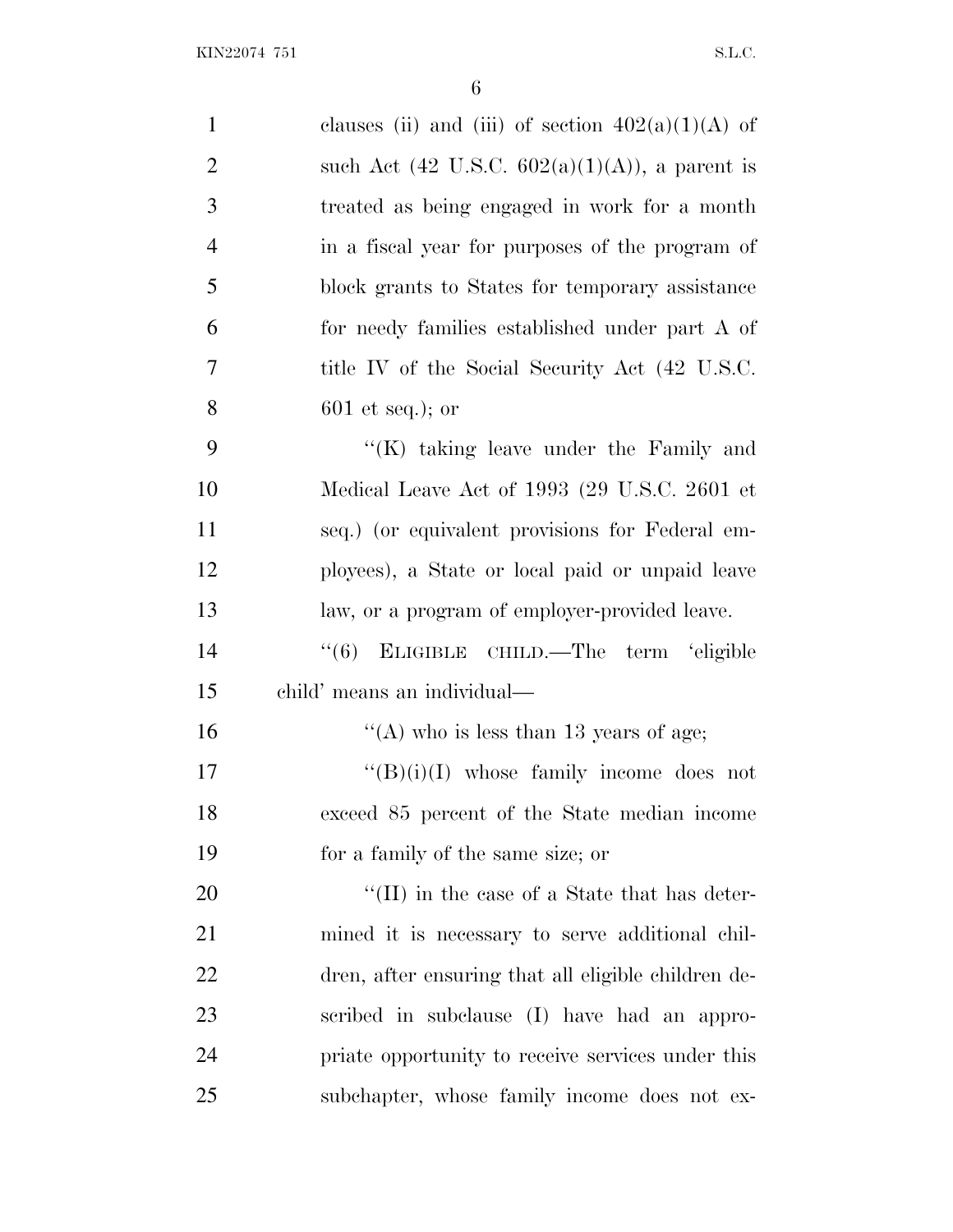| $\mathbf{1}$   | ceed a State limit that is not more than 150    |
|----------------|-------------------------------------------------|
| $\overline{2}$ | percent of the State median income for a family |
| 3              | of the same size; and                           |
| $\overline{4}$ | "(ii) whose family assets do not exceed         |
| 5              | $$1,000,000$ (as certified by a member of such  |
| 6              | family); and                                    |
| 7              | " $(C)$ who—                                    |
| 8              | "(i) resides with a parent or parents           |
| 9              | who are participating in an eligible activ-     |
| 10             | ity;                                            |
| 11             | "(ii) is a child experiencing homeless-         |
| 12             | ness, a child in kinship care, or a child who   |
| 13             | is receiving, or needs to receive, child pro-   |
| 14             | tective services; or                            |
| 15             | "(iii) resides with a parent who is             |
| 16             | more than 65 years of age.";                    |
| 17             | $(5)$ in paragraph $(8)$ , as so redesignated—  |
| 18             | $(A)$ in subparagraph $(A)$ , by striking "or"  |
| 19             | at the end;                                     |
| 20             | $(B)$ in subparagraph $(B)$ —                   |
| 21             | (i) by inserting "the child (if the             |
| 22             | spouse of such provider is engaged in an        |
| 23             | eligible activity)," after "decree,"; and       |
| 24             | (ii) by striking the period at the end          |
| 25             | and inserting "; or"; and                       |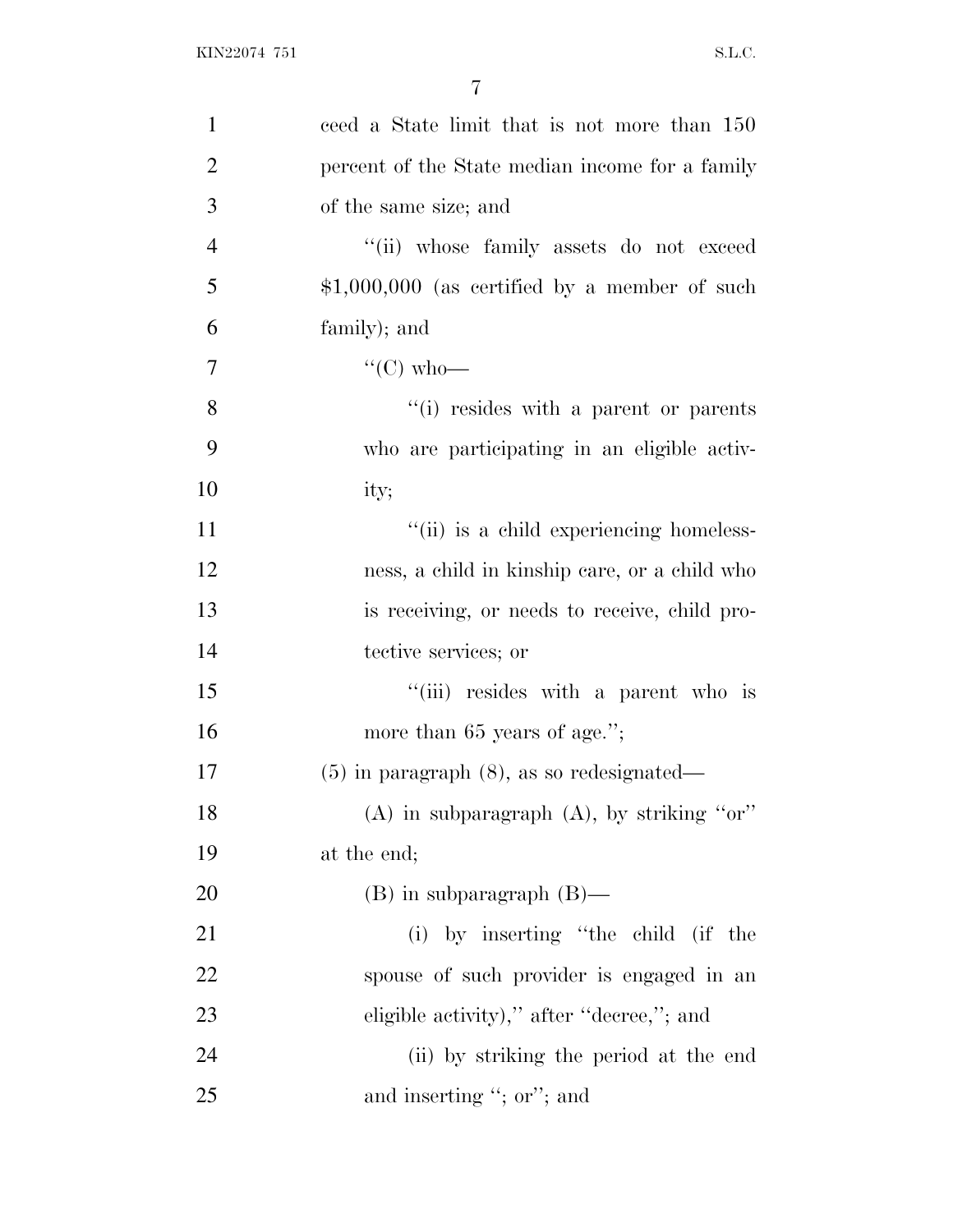| $\mathbf{1}$   | (C) by added at the end the following:                   |
|----------------|----------------------------------------------------------|
| $\overline{2}$ | "(C) notwithstanding section $645(a)(1)(B)$              |
| 3              | Head Start Act (42 U.S.C.<br>of<br>the                   |
| $\overline{4}$ | $9840(a)(1)(B)$ , a Head Start agency.";                 |
| 5              | $(6)$ by striking paragraph $(9)$ , as so redesig-       |
| 6              | nated, and inserting the following:                      |
| 7              | "(9) FAMILY CHILD CARE PROVIDER.—The                     |
| 8              | term 'family child care provider' means an individual    |
| 9              | who provides child care services in a private resi-      |
| 10             | dence—                                                   |
| 11             | "(A) for fewer than 24 hours per day per                 |
| 12             | child; or                                                |
| 13             | "(B) for 24 hours per day per child due to               |
| 14             | the nature of the work of the parent involved.           |
| 15             | $\cdot\cdot(10)$ HOMELESS CHILD.—The term 'homeless      |
| 16             | means an individual described in section<br>child'       |
| 17             | 725(2) of the McKinney-Vento Homeless Assistance         |
| 18             | Act $(42 \text{ U.S.C. } 11434a(2))$ .";                 |
| 19             | $(7)$ in paragraph $(11)$ , as so redesignated, by       |
| 20             | striking $\lq(11)$ " and all that follows through "mean- |
| 21             | ing" and inserting the following:                        |
| 22             | " $(11)$ INDIAN TRIBE; INDIAN TRIBE.—The term            |
| 23             | 'Indian Tribe' or 'Indian tribe' has the meaning";       |
| 24             | $(8)$ by inserting after paragraph $(12)$ , as so re-    |
| 25             | designated, the following:                               |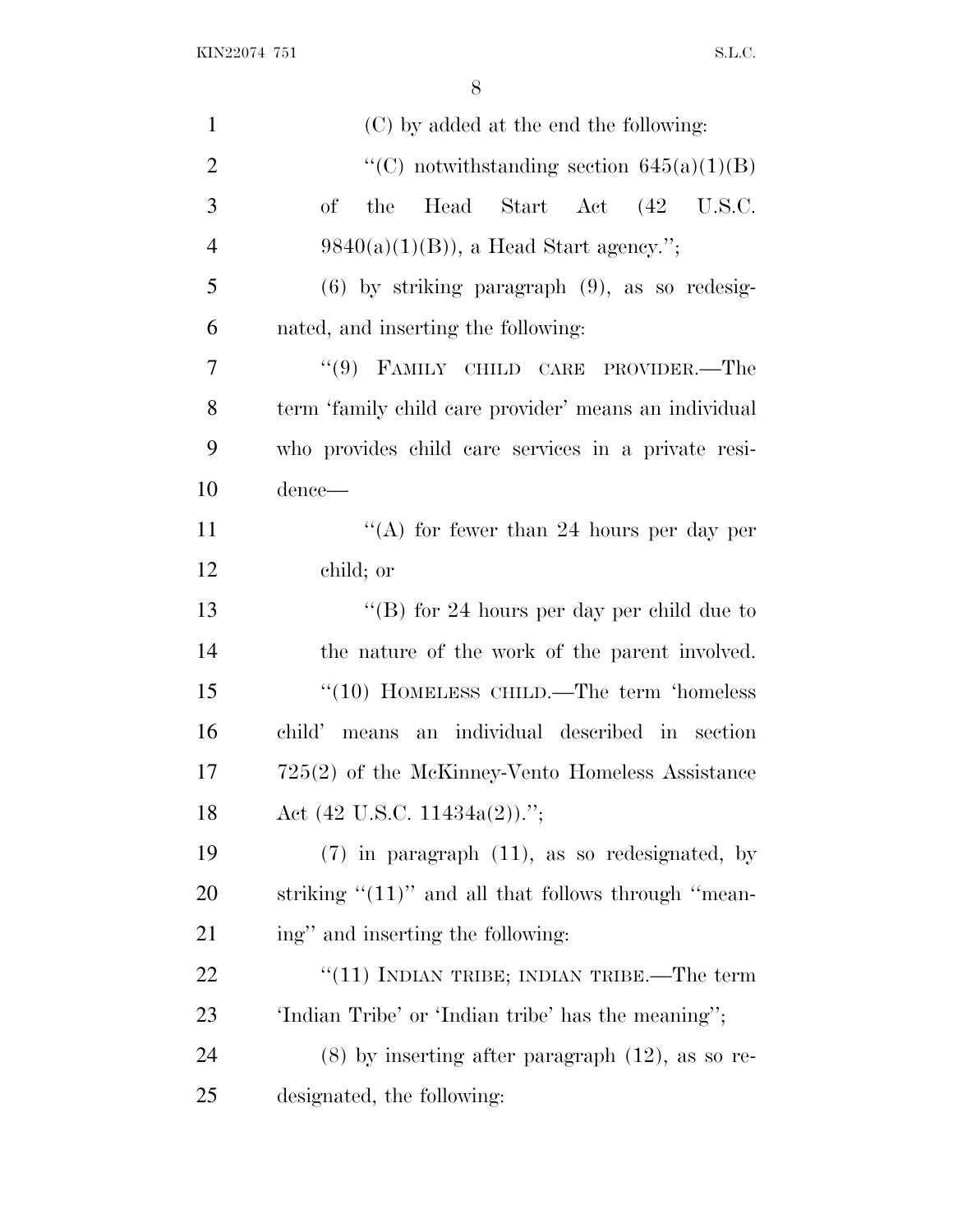| $\mathbf{1}$   | $(13)$ MIXED DELIVERY SYSTEM.—The term                    |
|----------------|-----------------------------------------------------------|
| $\overline{2}$ | 'mixed delivery system' means a system of child care      |
| 3              | services that—                                            |
| $\overline{4}$ | $\lq\lq$ promotes parental choice to empower              |
| 5              | working parents to make their own decisions re-           |
| 6              | garding the child care services that best suit            |
| 7              | their family's needs;                                     |
| 8              | "(B) delivers services through a combina-                 |
| 9              | tion of programs offered by eligible child care           |
| 10             | providers (including faith-based and commu-               |
| 11             | nity-based child care providers) in a variety of          |
| 12             | settings (including family child care homes,              |
| 13             | child care centers, Head Start centers, and pub-          |
| 14             | lic and private schools); and                             |
| 15             | $\lq\lq$ (C) is supported with a combination of           |
| 16             | public and private funds.";                               |
| 17             | $(9)$ in paragraph $(16)$ , as so redesignated, by        |
| 18             | striking "unless the context specifies otherwise" and     |
| 19             | inserting "except as otherwise specified"; and            |
| 20             | $(10)$ in paragraph $(19)$ , as so redesignated, by       |
| 21             | striking " $(19)$ " and all that follows through "has the |
| 22             | meaning" and inserting the following:                     |
| 23             | "(19) TRIBAL ORGANIZATION; TRIBAL ORGANI-                 |
| 24             | ZATION.-                                                  |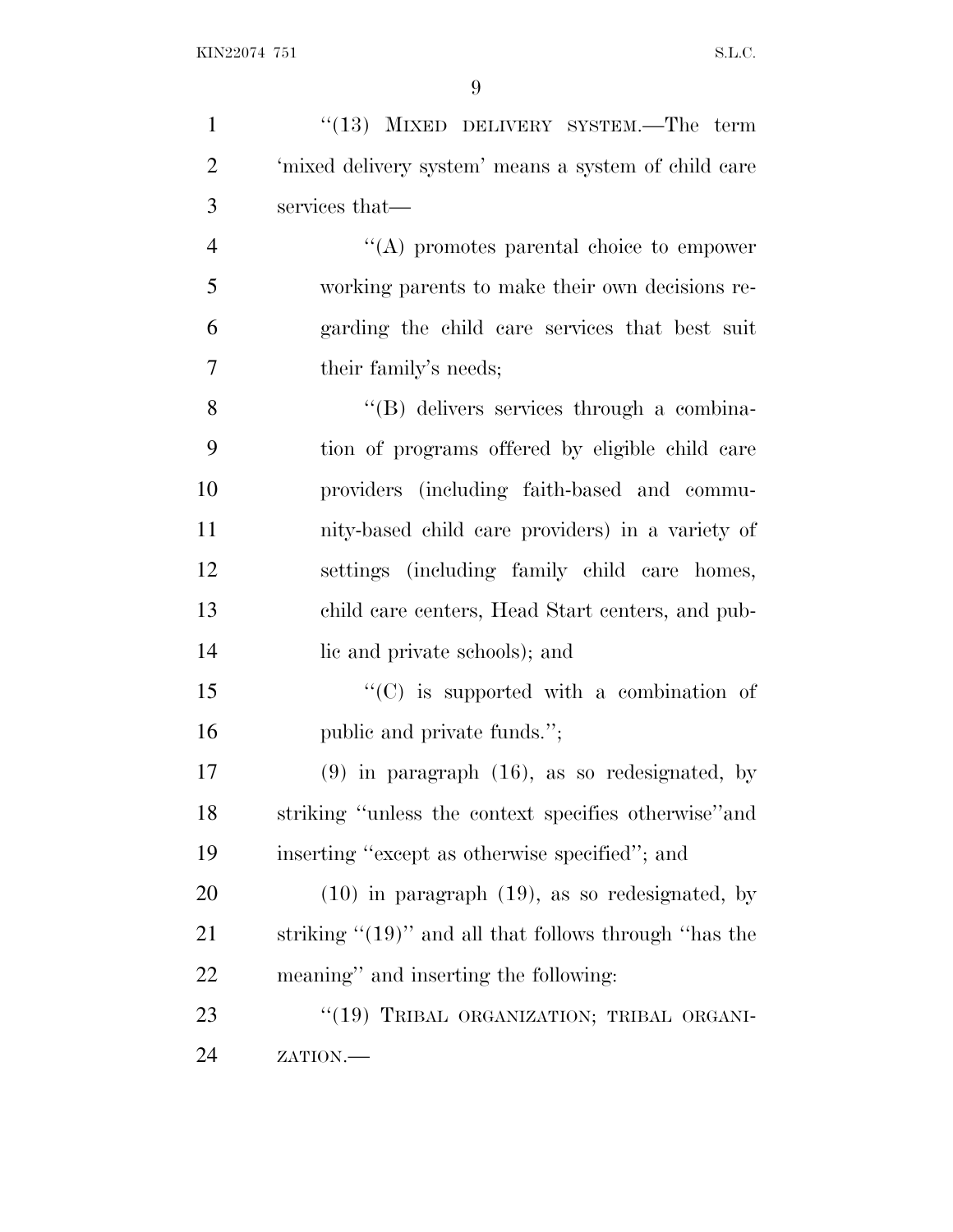| $\mathbf{1}$   | "(A) IN GENERAL.—The term 'Tribal or-                      |
|----------------|------------------------------------------------------------|
| $\overline{2}$ | ganization' or 'tribal organization' has the               |
| 3              | meaning".                                                  |
| $\overline{4}$ | (b) REDESIGNATION.—The Child Care and Develop-             |
| 5              | ment Block Grant Act of 1990 (42 U.S.C. 9857 et seq.)      |
| 6              | is amended—                                                |
| $\overline{7}$ | $(1)$ by redesignating section 658P as section             |
| 8              | $658A$ ; and                                               |
| 9              | $(2)$ by moving section 658A, as so redesignated,          |
| 10             | to follow section 658, as redesignated by section 2.       |
| 11             | SEC. 4. AUTHORIZATION OF APPROPRIATIONS.                   |
| 12             | (a) PART.—The Child Care and Development Block             |
| 13             | Grant Act of 1990 is amended by inserting before section   |
| 14             | 658B the following:                                        |
| 15             | "PART I-CHILD CARE SERVICES".                              |
| 16             | (b) IN GENERAL.—Section 658B of the Child Care             |
| 17             | and Development Block Grant Act of 1990 (42 U.S.C.         |
| 18             | 9858) is amended to read as follows:                       |
| 19             | "SEC. 658B. AUTHORIZATION OF APPROPRIATIONS.               |
| 20             | "There is authorized to be appropriated to carry out"      |
| 21             | this subchapter (other than section 658T) $$6,165,330,000$ |
| 22             | for fiscal year 2022, and such sums as may be necessary    |
| 23             | for each of fiscal years $2023$ through $2026$ .".         |
|                |                                                            |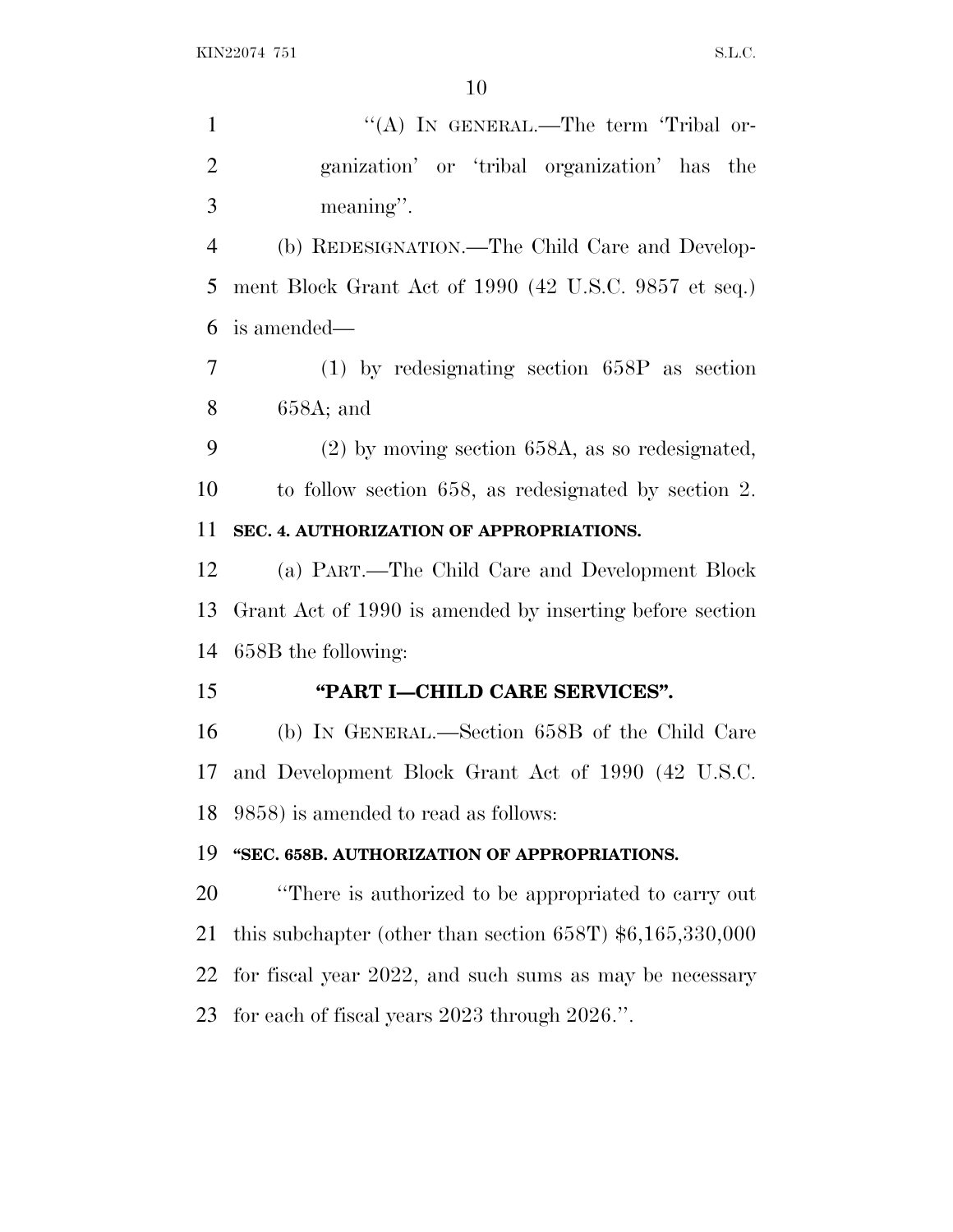## **SEC. 5. LEAD AGENCY.**

| Section $658D(b)$ of the Child Care and Development       |
|-----------------------------------------------------------|
| Block Grant Act of 1990 (42 U.S.C. 9858b(b)) is amend-    |
| ed by striking paragraph (2) and inserting the following: |
| "(2) DEVELOPMENT OF PLAN.—The lead agen-                  |
| cy shall develop the State plan described in para-        |
| graph $(1)(B)$ in meaningful consultation with—           |
| "(A) parents of children eligible for serv-               |
| ices under this subchapter, which shall include           |
| parents of children in a priority population de-          |
| scribed in section $658E(c)(2)(M);$                       |
| "(B) eligible child care providers that rep-              |
| resent the various geographic areas and types             |
| of providers in the State;                                |
| "(C) employers of various sizes and with                  |
| various hours and days of operations whose em-            |
| ployees rely on reliable and accessible child care        |
| to work; and                                              |
| $\lq\lq$ (D) appropriate representatives of units         |
| of general purpose local government and, as ap-           |
| propriate, of Indian Tribes and Tribal organiza-          |
| tions.".                                                  |
| SEC. 6. APPLICATION AND PLAN.                             |
|                                                           |

 Section 658E of the Child Care and Development Block Grant Act of 1990 (42 U.S.C. 9858c) is amended—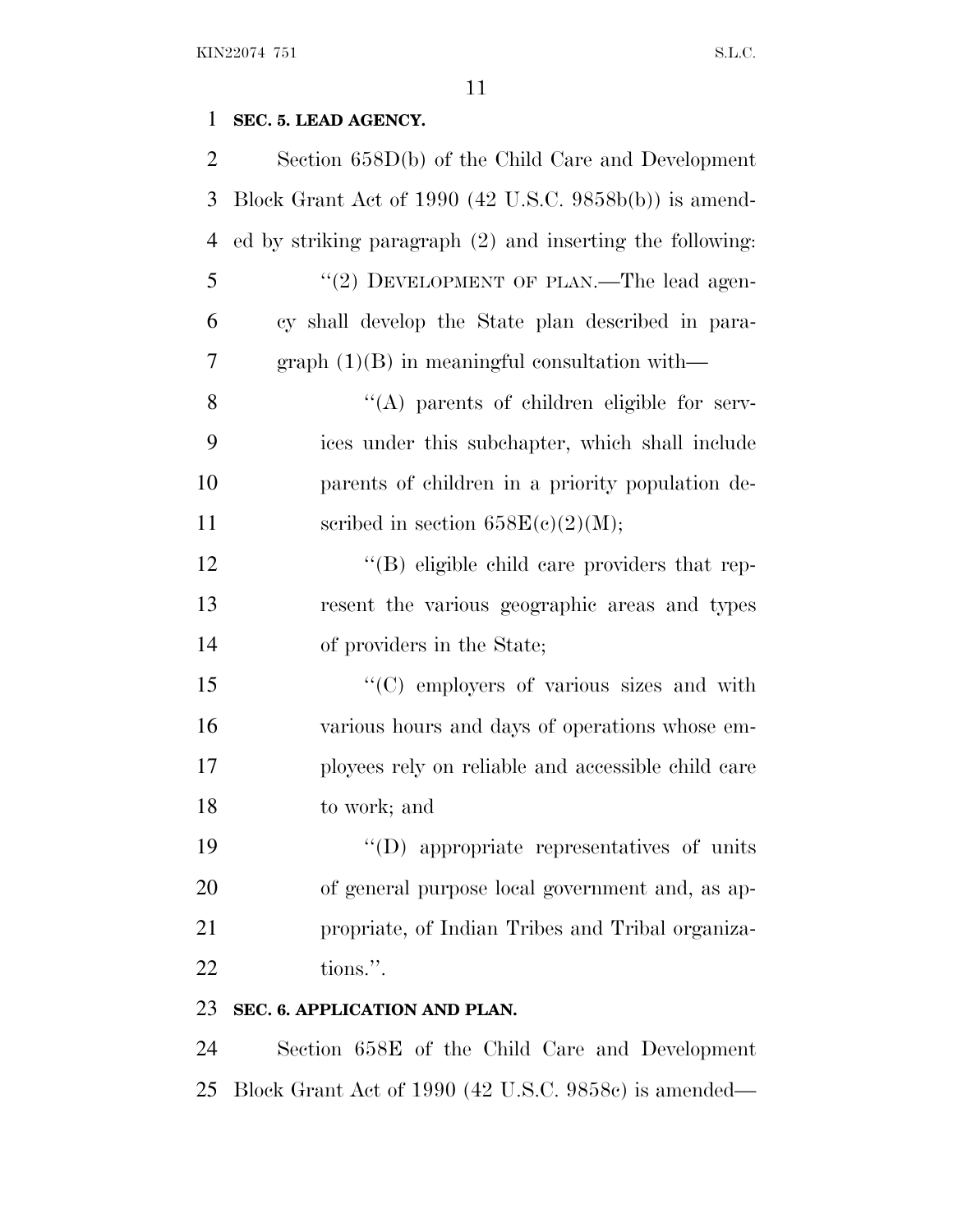| $\mathbf{1}$   | $(1)$ in subsection (b), by striking "3-year" and |
|----------------|---------------------------------------------------|
| $\overline{2}$ | inserting "5-year"; and                           |
| 3              | $(2)$ in subsection $(e)$ —                       |
| $\overline{4}$ | (A) in paragraph $(2)$ —                          |
| 5              | (i) in subparagraph $(A)(i)$ —                    |
| 6              | $(I)$ in subclause $(I)$ , by striking            |
| 7              | "a child" and inserting "an eligible              |
| 8              | child"; and                                       |
| 9              | $(II)$ in subclause $(II)$ , by striking          |
| 10             | "section $658P(2)$ " and inserting "sec-          |
| 11             | tion $658A(3)$ ";                                 |
| 12             | (ii) in subparagraph $(D)$ , by striking          |
| 13             | ", not later" and all that follows through        |
| 14             | "subparagraph $(K)(i)$ ,";                        |
| 15             | (iii) in subparagraph $(E)(i)$ —                  |
| 16             | (I) in the matter preceding sub-                  |
| 17             | clause $(I)$ , by inserting ", offered            |
| 18             | through a mixed delivery system,"                 |
| 19             | after "full diversity of child care serv-         |
| 20             | ices";                                            |
| 21             | $(II)$ in subclause $(I)$ , by inserting          |
| 22             | "(including information on the hours              |
| 23             | and days of operation and ages                    |
| 24             | served)" after "of child care services";          |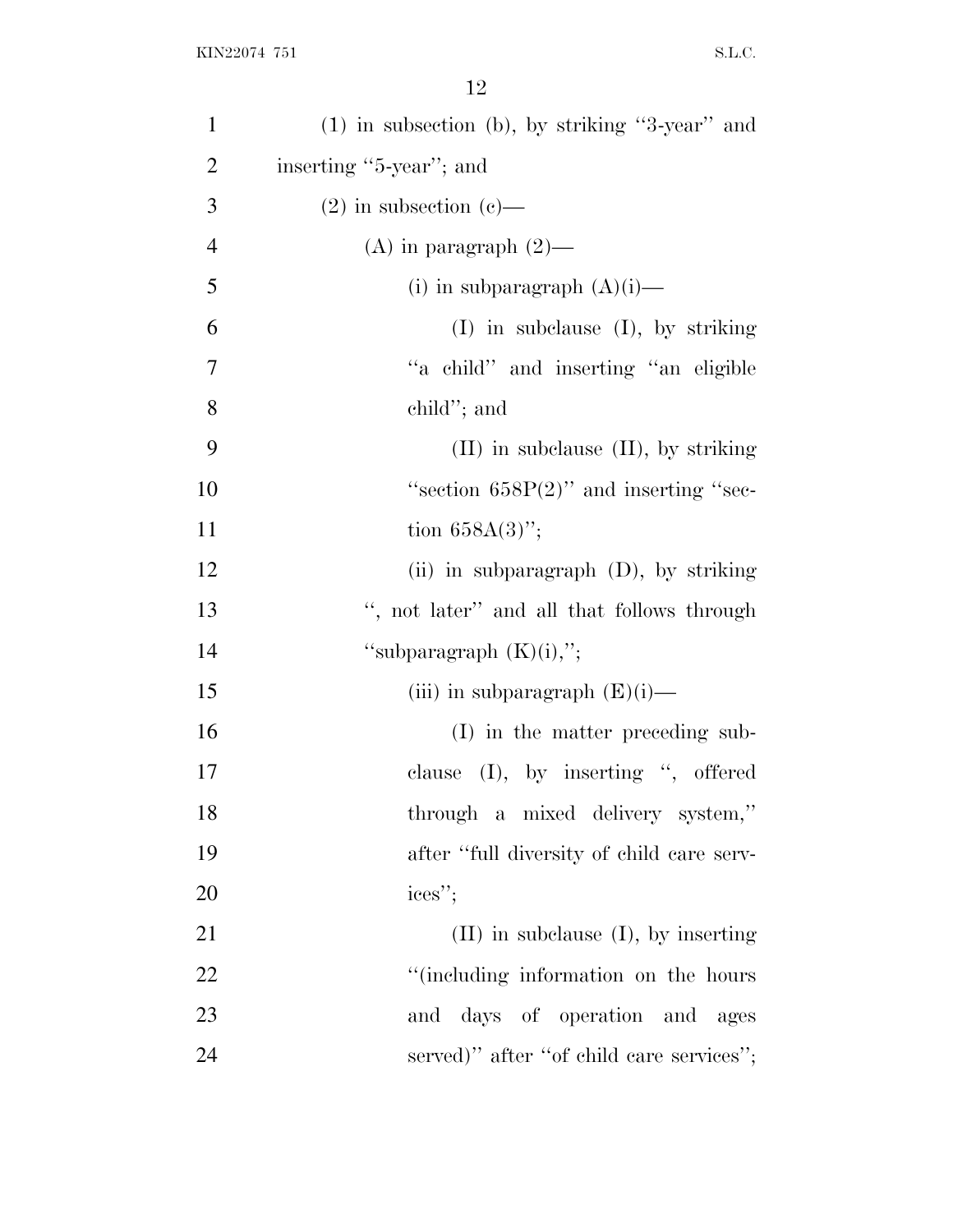| $\mathbf{1}$   | $(III)$ in subclause $(II)$ , by insert-  |
|----------------|-------------------------------------------|
| $\overline{2}$ | ing before the semicolon the following:   |
| 3              | "or a national accrediting body with      |
| $\overline{4}$ | demonstrated, valid, and reliable pro-    |
| 5              | gram standards for high quality"; and     |
| 6              | $(IV)$ in subclause $(IV)$ —              |
| 7              | (aa) by striking "and" be-                |
| 8              | fore "the Medicaid"; and                  |
| 9              | (bb) by inserting before the              |
| 10             | semicolon the following: ", and           |
| 11             | the Maternal, Infant, and Early           |
| 12             | Childhood Home Visiting Pro-              |
| 13             | grams under section 511 of the            |
| 14             | Social Security Act (42 U.S.C.            |
| 15             | $711)$ ";                                 |
| 16             | $(iv)$ in subparagraph $(G)$ —            |
| 17             | (I) in the subparagraph heading,          |
| 18             | by striking "TRAINING AND PROFES-         |
| 19             | SIONAL" and inserting "PROFES-            |
| 20             | $SIONAL$ ";                               |
| 21             | $(II)$ in clause (i) and clause (ii)      |
| 22             | (in the matter preceding subclause)       |
| 23             | $(I)$ , by striking "training and" before |
| 24             | "professional development";               |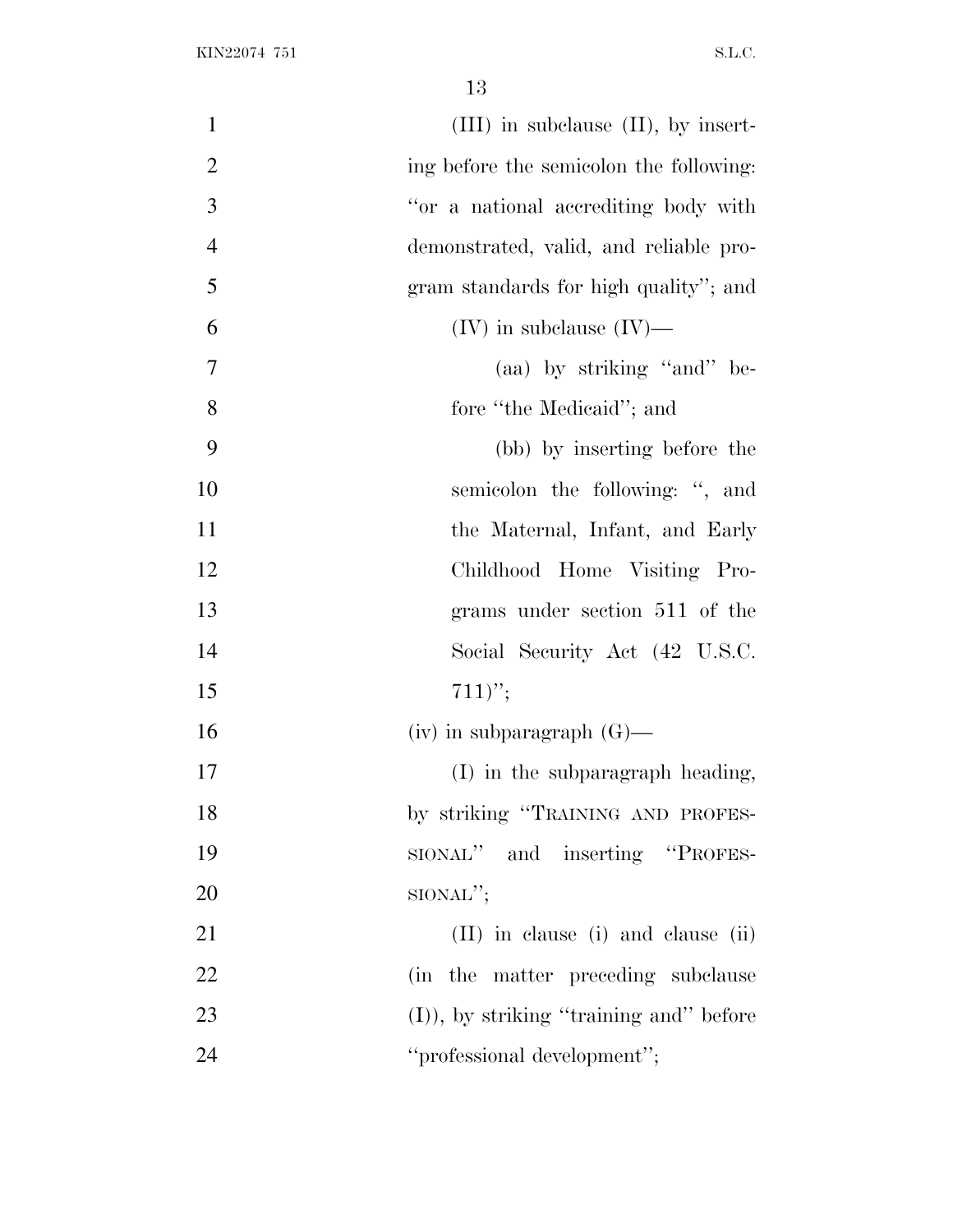| $\mathbf{1}$   | $(III)$ in clause $(ii)(II)$ , by striking |
|----------------|--------------------------------------------|
| $\overline{2}$ | ", and may engage" and all that fol-       |
| 3              | lows through "training framework";         |
| $\overline{4}$ | and                                        |
| 5              | (IV) in clause (iii), by striking          |
| 6              | "training" and inserting "professional"    |
| $\overline{7}$ | development";                              |
| 8              | (v) in subparagraph $(I)(i)$ —             |
| 9              | $(I)$ in subclause $(VII)$ —               |
| 10             | (aa) by striking "for emer-                |
| 11             | gencies" and inserting the fol-            |
| 12             | lowing: "for-                              |
| 13             | "(aa) emergencies";                        |
| 14             | (bb) by striking the semi-                 |
| 15             | colon at the end and inserting ";          |
| 16             | and"; and                                  |
| 17             | (cc) by adding at the end                  |
| 18             | the following:                             |
| 19             | "(bb) a public health emer-                |
| 20             | gency declared by the Secretary            |
| 21             | pursuant to section 319 of the             |
| 22             | Public Health Service Act (42)             |
| 23             | U.S.C. $247d$ ; and                        |
| 24             | $(II)$ in subclause $(IX)$ , by strik-     |
| 25             | ing "if applicable,";                      |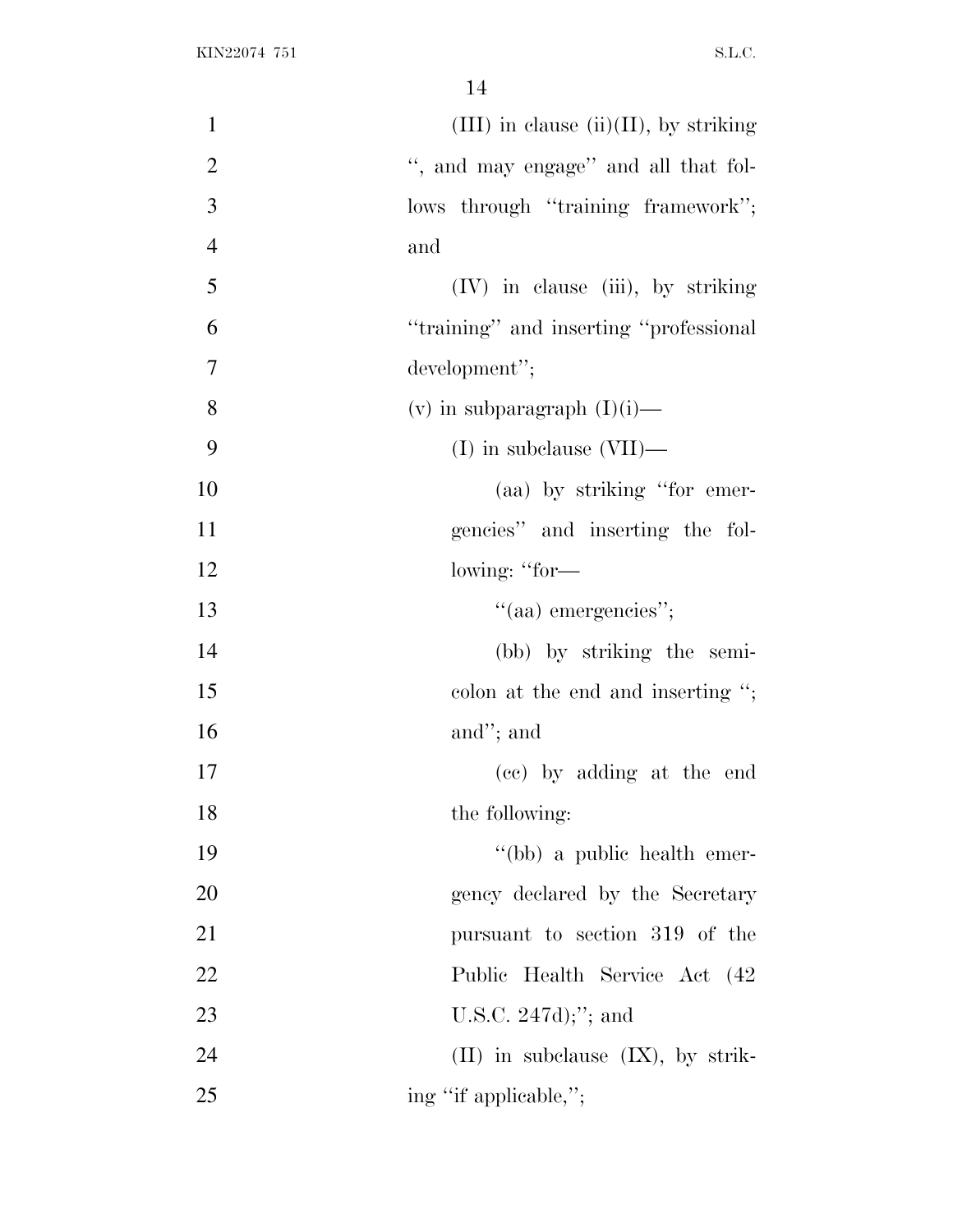| $\mathbf{1}$   | $(vi)$ in subparagraph $(J)$ —             |
|----------------|--------------------------------------------|
| $\overline{2}$ | (I) by striking "that procedures"          |
| 3              | and inserting the following: "that—        |
| $\overline{4}$ | "(i) procedures";                          |
| 5              | (II) by striking the period at the         |
| 6              | end and inserting "; and"; and             |
| $\tau$         | (III) by adding at the end the             |
| 8              | following:                                 |
| 9              | "(ii) the State will undertake a review    |
| 10             | of State and local health and safety re-   |
| 11             | quirements (including requirements for in- |
| 12             | spections under this subchapter and the    |
| 13             | child and adult care food program estab-   |
| 14             | lished under section 17 of the Richard B.  |
| 15             | Russell National School Lunch Act (42)     |
| 16             | U.S.C. $1766$ ) to determine redundancies  |
| 17             | and oversights that may exist, to ensure—  |
| 18             | "(I) children receive child care           |
| 19             | services in healthy and safe environ-      |
| 20             | ments; and                                 |
| 21             | "(II) child care providers can             |
| 22             | easily identify, understand, and com-      |
| 23             | ply with applicable health and safety      |
| 24             | requirements.";                            |
| 25             | (vii) in subparagraph $(K)(i)$ —           |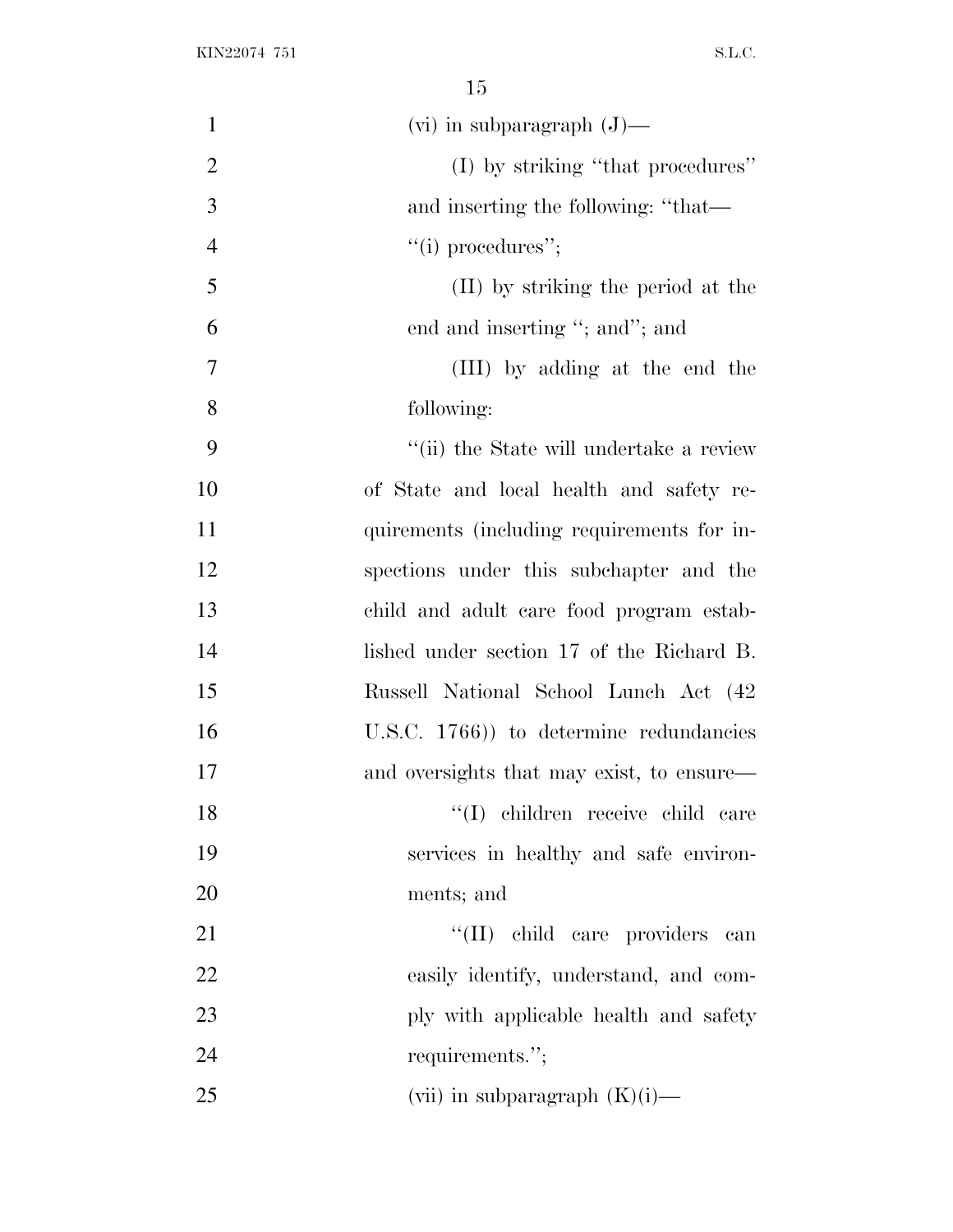| $\mathbf{1}$   | (I) in the matter preceding sub-          |
|----------------|-------------------------------------------|
| $\overline{2}$ | clause $(I)$ , by striking ", not later"  |
| 3              | and all that follows through "2014,";     |
| $\overline{4}$ | and                                       |
| 5              | $(II)$ in subclause $(IV)$ , by striking  |
| 6              | "section $658P(6)(B)$ " and inserting     |
| $\overline{7}$ | "section $658A(8)(B)$ ";                  |
| 8              | (viii) in subparagraph $(M)$ —            |
| 9              | (I) by redesignating clauses (ii)         |
| 10             | through (iv) as clauses (iii) through     |
| 11             | $(v)$ , respectively;                     |
| 12             | (II) by striking clause (i) and in-       |
| 13             | serting the following:                    |
| 14             | "(i) children in underserved areas, in-   |
| 15             | cluding areas that have significant con-  |
| 16             | centrations of poverty and unemployment   |
| 17             | and that do not have a supply of eligible |
| 18             | child care providers;                     |
| 19             | "(ii) children in rural areas;"; and      |
| 20             | $(III)$ in clause (iv), as so redesig-    |
| 21             | nated, by striking ", as defined by the   |
| 22             | State";                                   |
| 23             | $(ix)$ in subparagraph $(N)$ —            |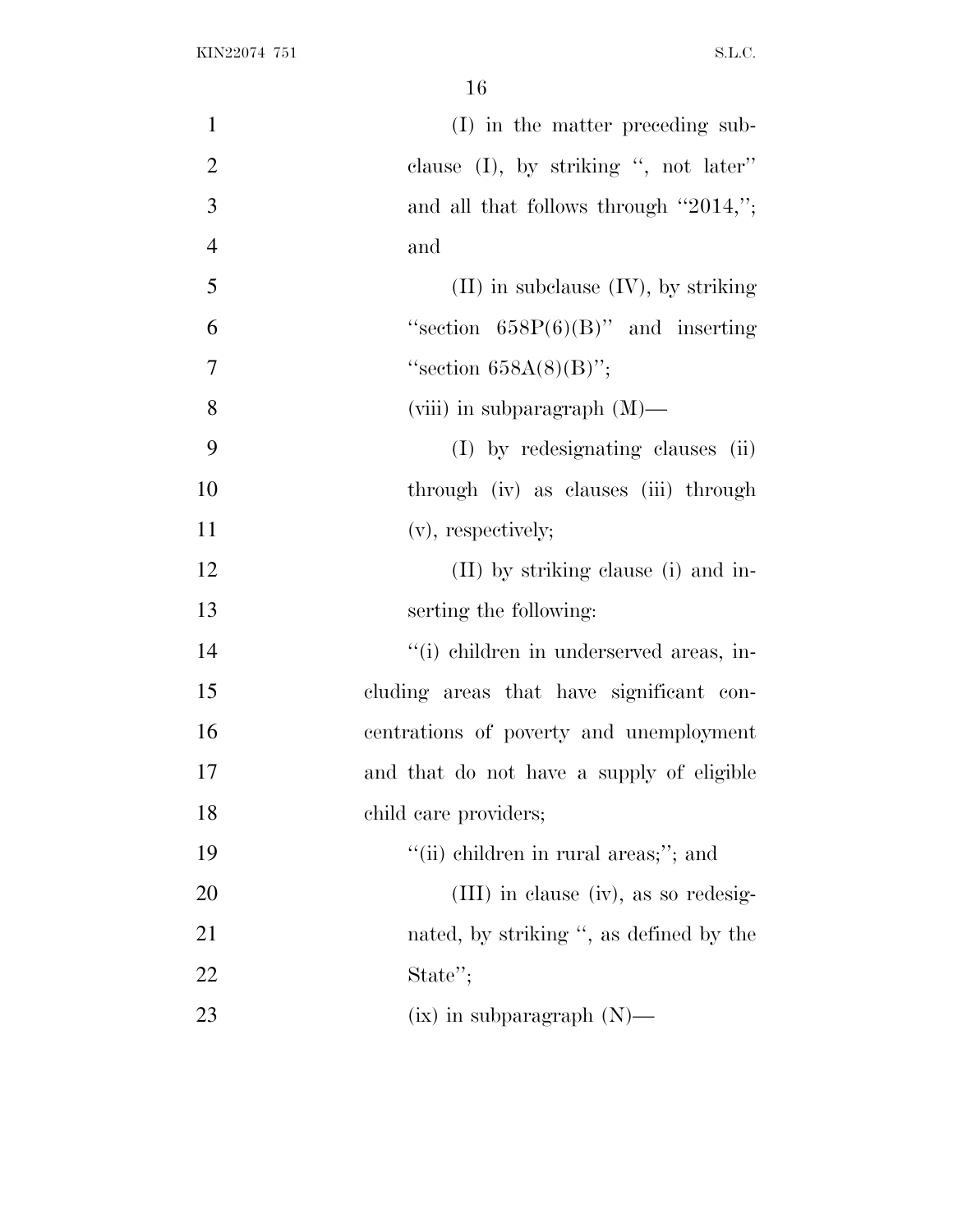| $\mathbf{1}$   | (I) in clauses (i)(I) and (iv), by            |
|----------------|-----------------------------------------------|
| $\overline{2}$ | striking "85 percent" and inserting           |
| 3              | " $150$ percent"; and                         |
| $\overline{4}$ | $(II)$ in clause $(iii)$ , by striking        |
| 5              | "At the option of the State, the" and         |
| 6              | inserting "The";                              |
| $\overline{7}$ | $(x)$ in subparagraph $(O)(i)$ , by strik-    |
| 8              | ing "full-day services" and inserting "full   |
| 9              | workday and full work year services";         |
| 10             | $(xi)$ in subparagraph $(S)(ii)$ , by strik-  |
| 11             | ing ", to the extent" and all that follows    |
| 12             | through "fixed costs" and inserting "im-      |
| 13             | plement enrollment and eligibility policies   |
| 14             | that support the fixed and operational        |
| 15             | $costs$ ";                                    |
| 16             | (xii) in subparagraph $(T)(i)$ , by strik-    |
| 17             | ing "or implement" and all that follows       |
| 18             | through "of 2014)" and inserting "and im-     |
| 19             | plement early learning and developmental      |
| 20             | guidelines"; and                              |
| 21             | $(xiii)$ in subparagraph $(U)$ —              |
| 22             | (I) in clause $(i)$ —                         |
| 23             | (aa) by striking "Governor                    |
| 24             | and inserting "Governor,";<br>$\mathbf{or}''$ |
| 25             | and                                           |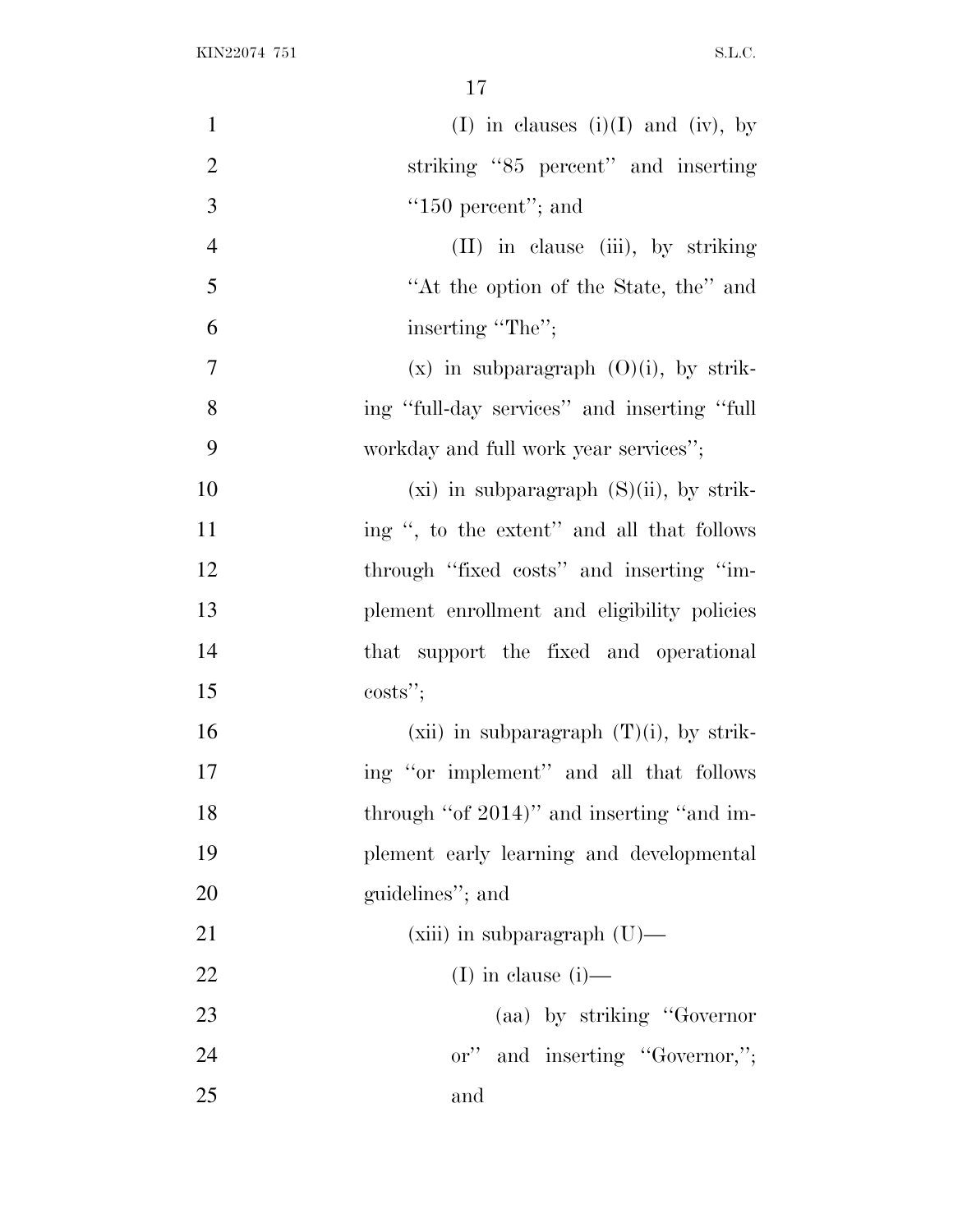| $\mathbf{1}$   | (bb) by inserting before the                 |
|----------------|----------------------------------------------|
| $\overline{2}$ | period the following: ", or a pub-           |
| 3              | lic health emergency declared by             |
| $\overline{4}$ | the Secretary pursuant to section            |
| 5              | 319 of the Public Health Service             |
| 6              | Act $(42 \text{ U.S.C. } 247d)$ ";           |
| $\overline{7}$ | $(II)$ in clause $(ii)$ , by inserting       |
| 8              | "State and local health agencies,"           |
| 9              | after "licensing of child care pro-          |
| 10             | viders,"; and                                |
| 11             | (III) in clause (iii)(II), by strik-         |
| 12             | ing "following the emergency or dis-         |
| 13             | aster, which may include" and insert-        |
| 14             | ing "during and following the emer-          |
| 15             | gency or disaster, which shall include       |
| 16             | guidelines for the";                         |
| 17             | $(xiv)$ in subparagraph $(V)$ , by striking  |
| 18             | "develop" and all that follow through        |
| 19             | "services." and inserting "support child     |
| 20             | care business technical assistance including |
| 21             | supporting—                                  |
| 22             | "(I) provision of strategies to              |
| 23             | support management coaching and              |
| 24             | the use of core best business prac-          |
| 25             | tices;                                       |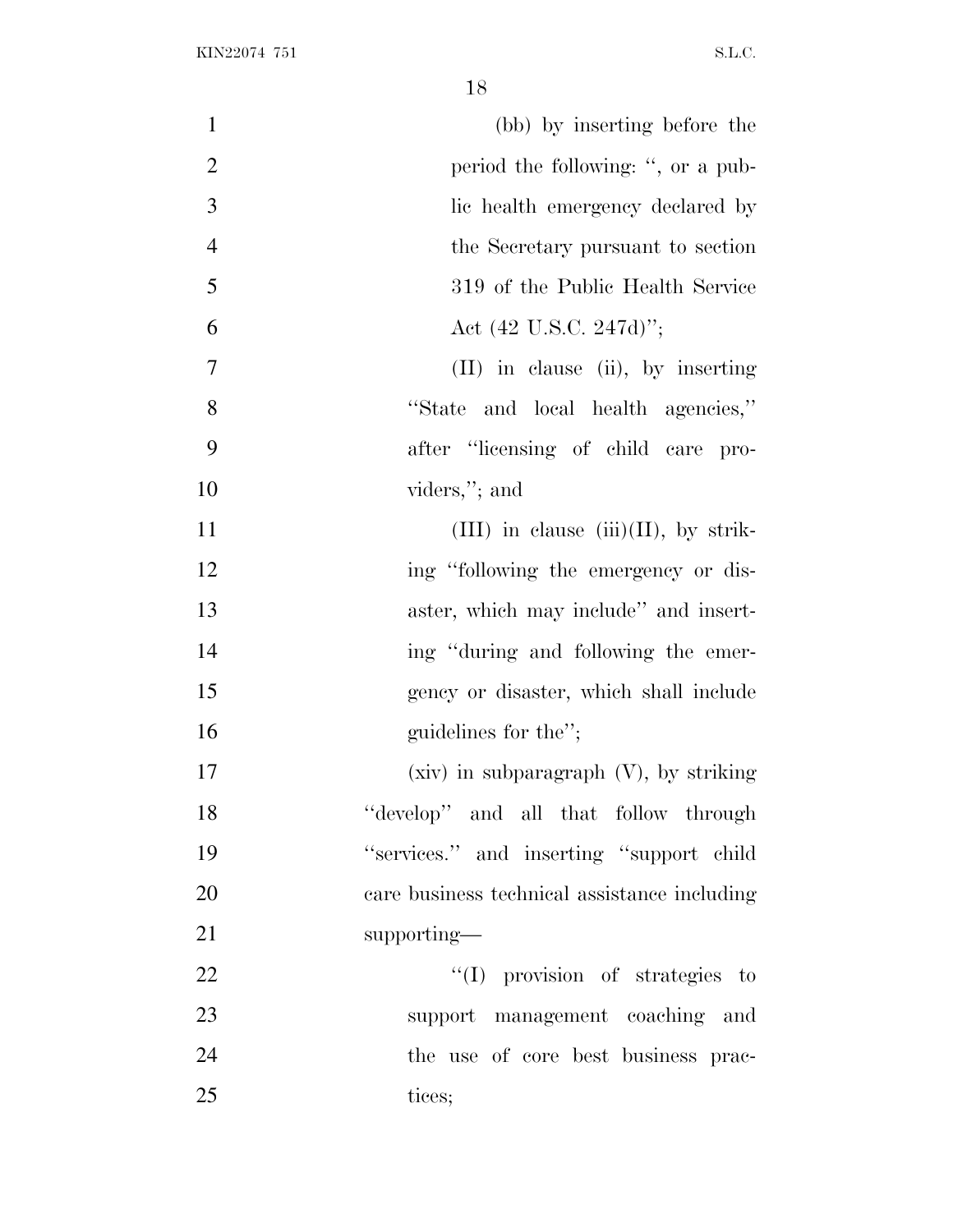| $\mathbf{1}$   | "(II) development and use of                 |
|----------------|----------------------------------------------|
| $\overline{2}$ | shared services initiatives including        |
| 3              | initiatives involving provider networks      |
| $\overline{4}$ | such as child care center alliances and      |
| 5              | family child care provider networks;         |
| 6              | and                                          |
| $\tau$         | "(III) coordination of activities            |
| $8\,$          | with programs of the Small Business          |
| 9              | Administration, programs of the De-          |
| 10             | partment of Agriculture, and other           |
| 11             | Federal, State, and local programs           |
| 12             | supporting child care businesses.";          |
| 13             | $(B)$ in paragraph $(3)$ —                   |
| 14             | (i) in subparagraph $(B)(ii)$ , by strik-    |
| 15             | ing "Not later" and all that follows         |
| 16             | through "shall prepare" and inserting        |
| 17             | "Not later than September 30 of each fis-    |
| 18             | cal year, the Secretary shall prepare"; and  |
| 19             | (ii) in subparagraph $(D)$ —                 |
| 20             | (I) by striking "with respect to"            |
| 21             | and all that follows through "2020"          |
| 22             | and inserting "with respect to each          |
| 23             | fiscal year)"; and                           |
| 24             | (II) by striking "described in               |
| 25             | clause (i), (ii), (iii), or (iv) of" and in- |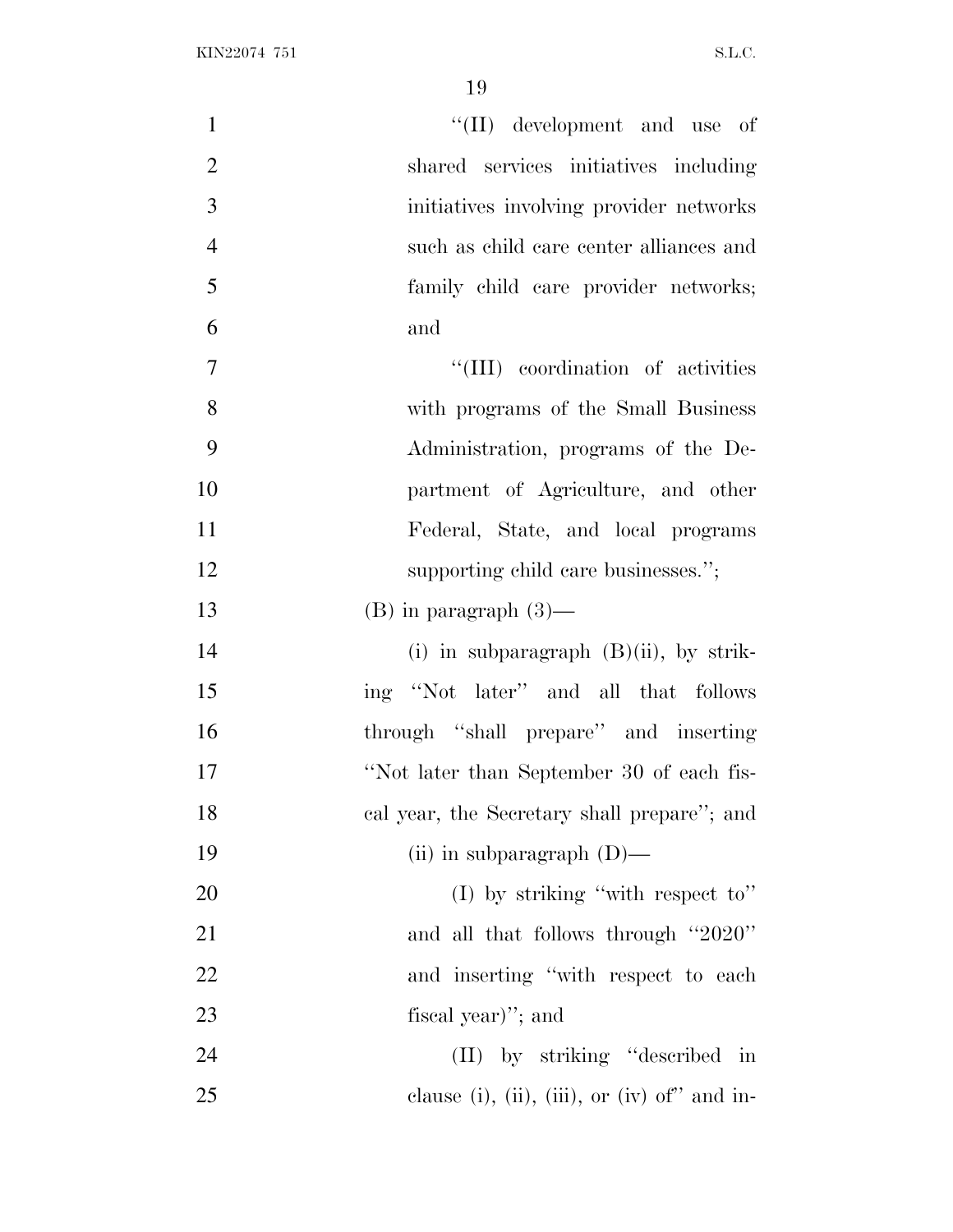| $\mathbf{1}$   | serting "in priority populations de-               |
|----------------|----------------------------------------------------|
| $\overline{2}$ | scribed in $"$ ;                                   |
| 3              | $(C)$ in paragraph $(4)$ —                         |
| $\overline{4}$ | $(i)$ by striking subparagraphs $(A)$ and          |
| 5              | (B) and inserting the following:                   |
| 6              | "(A) IN GENERAL.—The State plan shall              |
| $\tau$         | certify, not later than October 1, 2024, that      |
| 8              | payment rates, for the provision of child care     |
| 9              | services for which assistance is provided in ac-   |
| 10             | cordance with this subchapter, are sufficient to   |
| 11             | meet the cost of providing the child care serv-    |
| 12             | ices, including the fixed and operational costs of |
| 13             | providing the child care services, and are set     |
| 14             | and paid in accordance with a cost estimation      |
| 15             | model described in subparagraph (B).               |
| 16             | $\lq\lq (B)$<br>COST ESTIMATION MODEL.—The         |
| 17             | State plan shall—                                  |
| 18             | "(i) demonstrate that the State, after             |
| 19             | consulting with eligible child care pro-           |
| 20             | viders, the State Advisory Council on Early        |
| 21             | Childhood Education and Care designated            |
| 22             | or established in section $642B(b)(1)(A)(i)$       |
| 23             | of the Head Start Act (42 U.S.C.                   |
| 24             | $9837b(b)(1)(A)(i)$ , local child care pro-        |
| 25             | gram administrators, local child care re-          |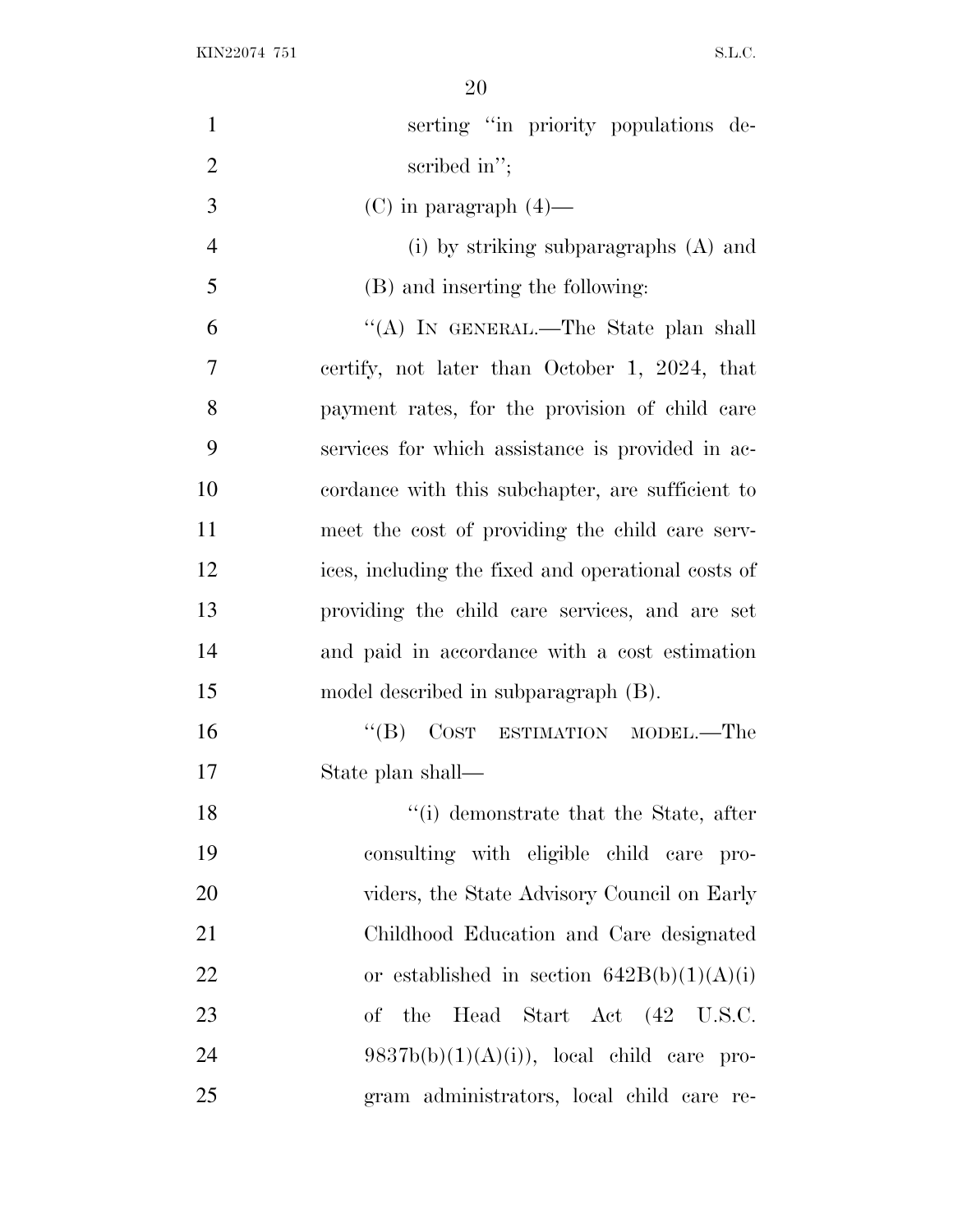| $\mathbf{1}$   | source and referral agencies, and other ap-   |
|----------------|-----------------------------------------------|
| $\overline{2}$ | propriate entities, has developed and uses    |
| 3              | a statistically valid and reliable cost esti- |
| $\overline{4}$ | mation model for the payment rates for        |
| 5              | providers of child care services in the       |
| 6              | State, that—                                  |
| $\tau$         | "(I) reflects the costs of service            |
| 8              | delivery, including fixed costs, oper-        |
| 9              | ating expenses, and staff salaries and        |
| 10             | benefits necessary to recruit, train,         |
| 11             | and retain qualified staff;                   |
| 12             | $\lq\lq$ (II) reflects variations in the      |
| 13             | costs of service delivery by submarket,       |
| 14             | type of provider, and children served,        |
| 15             | including by—                                 |
| 16             | "(aa) geographic area (such                   |
| 17             | as location in a urban or rural               |
| 18             | area);                                        |
| 19             | "(bb) ages of children;                       |
| 20             | $``(ee)$ whether the children                 |
| 21             | have particular needs (such as                |
| 22             | needs of children with disabilities           |
| 23             | and children served by child pro-             |
| 24             | tective services);                            |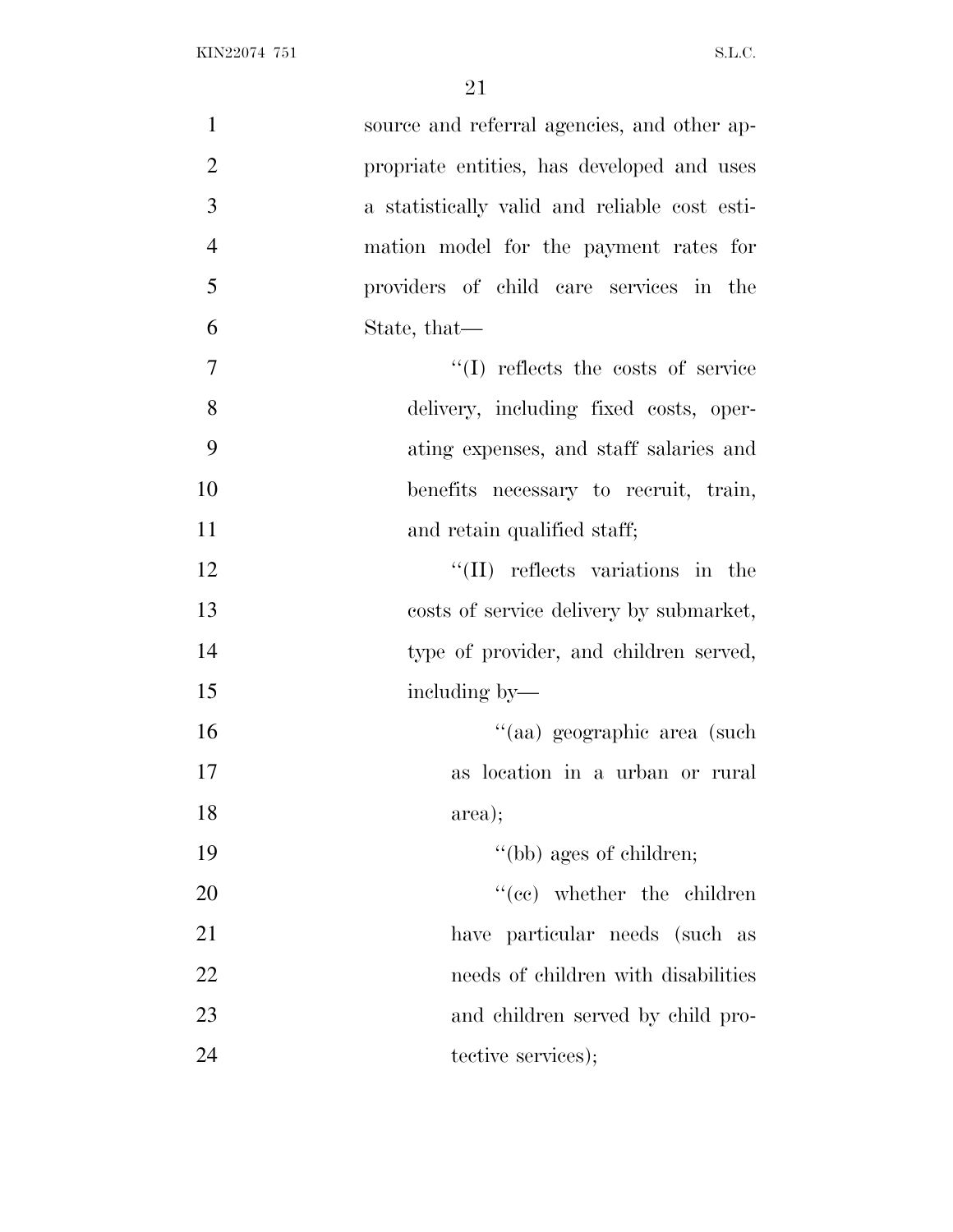| $\mathbf{1}$   | "(dd) whether the providers                  |
|----------------|----------------------------------------------|
| $\sqrt{2}$     | provide services during weekend              |
| $\overline{3}$ | and other nontraditional hours;              |
| $\overline{4}$ | and                                          |
| 5              | "(ee) quality of child care                  |
| 6              | provider as determined by the                |
| $\overline{7}$ | State; and                                   |
| 8              | "(III) is reviewed not less often            |
| 9              | than once every 2 years and adjusted         |
| 10             | as may be necessary to-                      |
| 11             | "(aa) ensure payment rates                   |
| 12             | remain sufficient to meet the re-            |
| 13             | quirements of this subchapter;               |
| 14             | and                                          |
| 15             | "(bb) provide a cost of living               |
| 16             | increase to maintain the level of            |
| 17             | services provided during the year            |
| 18             | prior to the review; and                     |
| 19             | "(ii) describe how the State will pro-       |
| 20             | vide for timely payments, set in accordance  |
| 21             | with the model described in clause (i), for  |
| 22             | child care services provided under this sub- |
| 23             | chapter.";                                   |
| 24             | (ii) in subparagraph $(C)$ —                 |
| 25             | (I) by striking clause (ii); and             |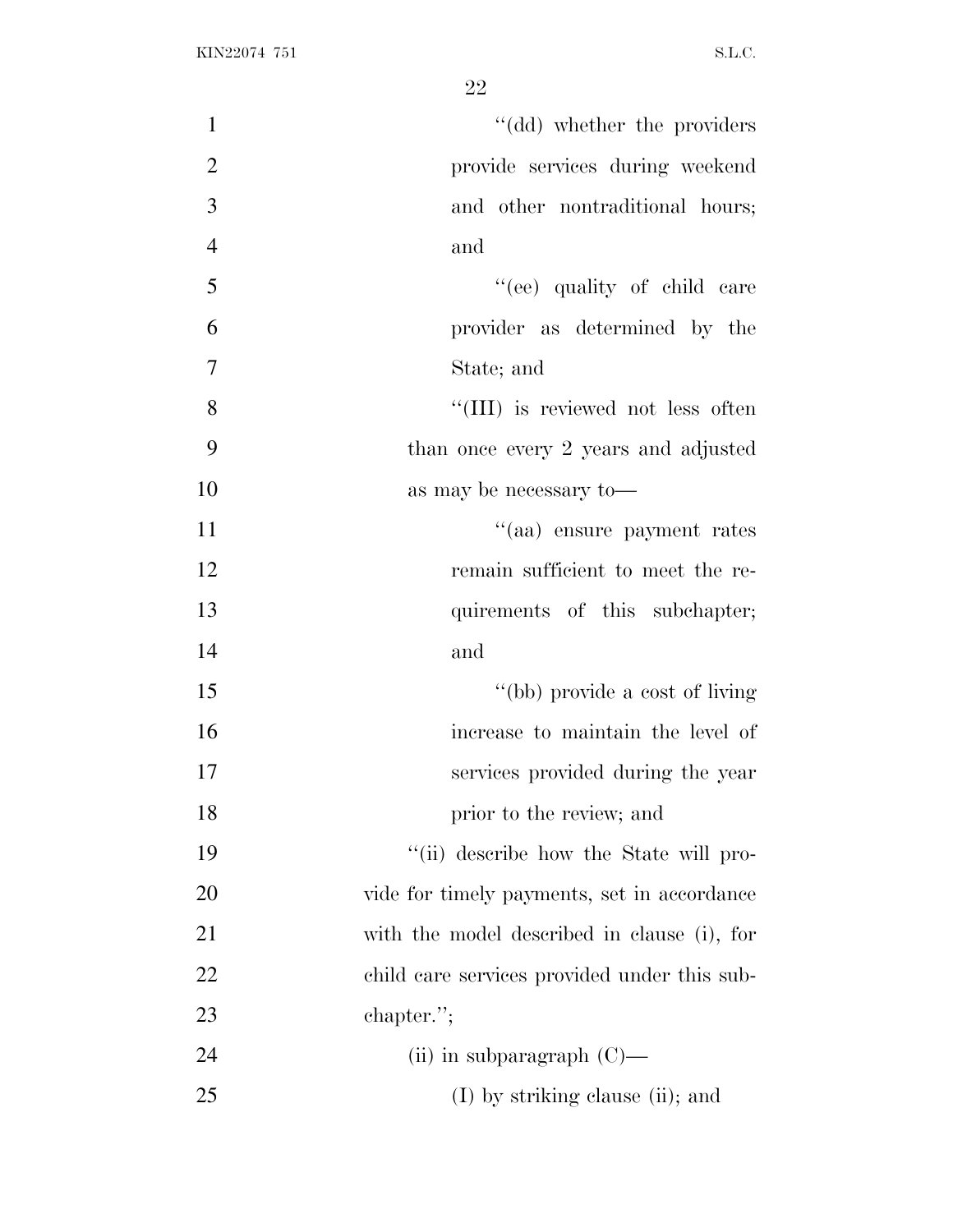| $\mathbf{1}$   | (II) by striking " $(C)$ " and all               |
|----------------|--------------------------------------------------|
| $\overline{2}$ | that follows through "Nothing" and               |
| 3              | inserting the following:                         |
| $\overline{4}$ | "(C) CONSTRUCTION.—Nothing"; and                 |
| 5              | (iii) by adding at the end the fol-              |
| 6              | lowing:                                          |
| 7              | "(D) NO FEDERAL CONTROL.-The Sec-                |
| 8              | retary may offer guidance to States on cost es-  |
| 9              | timation models described in subparagraph (B),   |
| 10             | but shall not require a State to adopt a par-    |
| 11             | ticular cost estimation model or element of a    |
| 12             | particular cost estimation model."; and          |
| 13             | $(D)$ by striking paragraph $(5)$ and insert-    |
| 14             | ing the following:                               |
| 15             | $\cdot\cdot$ (5) SLIDING FEE SCALE.—             |
| 16             | "(A) IN GENERAL.—The State plan shall            |
| 17             | provide that the State will establish and peri-  |
| 18             | odically revise a sliding fee scale to determine |
| 19             | a full copayment for a family receiving assist-  |
| 20             | ance under this subchapter (or, for a family re- |
| 21             | ceiving part-time care, a reduced copayment      |
| 22             | that is the proportionate amount of the full co- |
| 23             | payment) that shall be set in accordance with    |
| 24             | subparagraph (B) and that is not a barrier to    |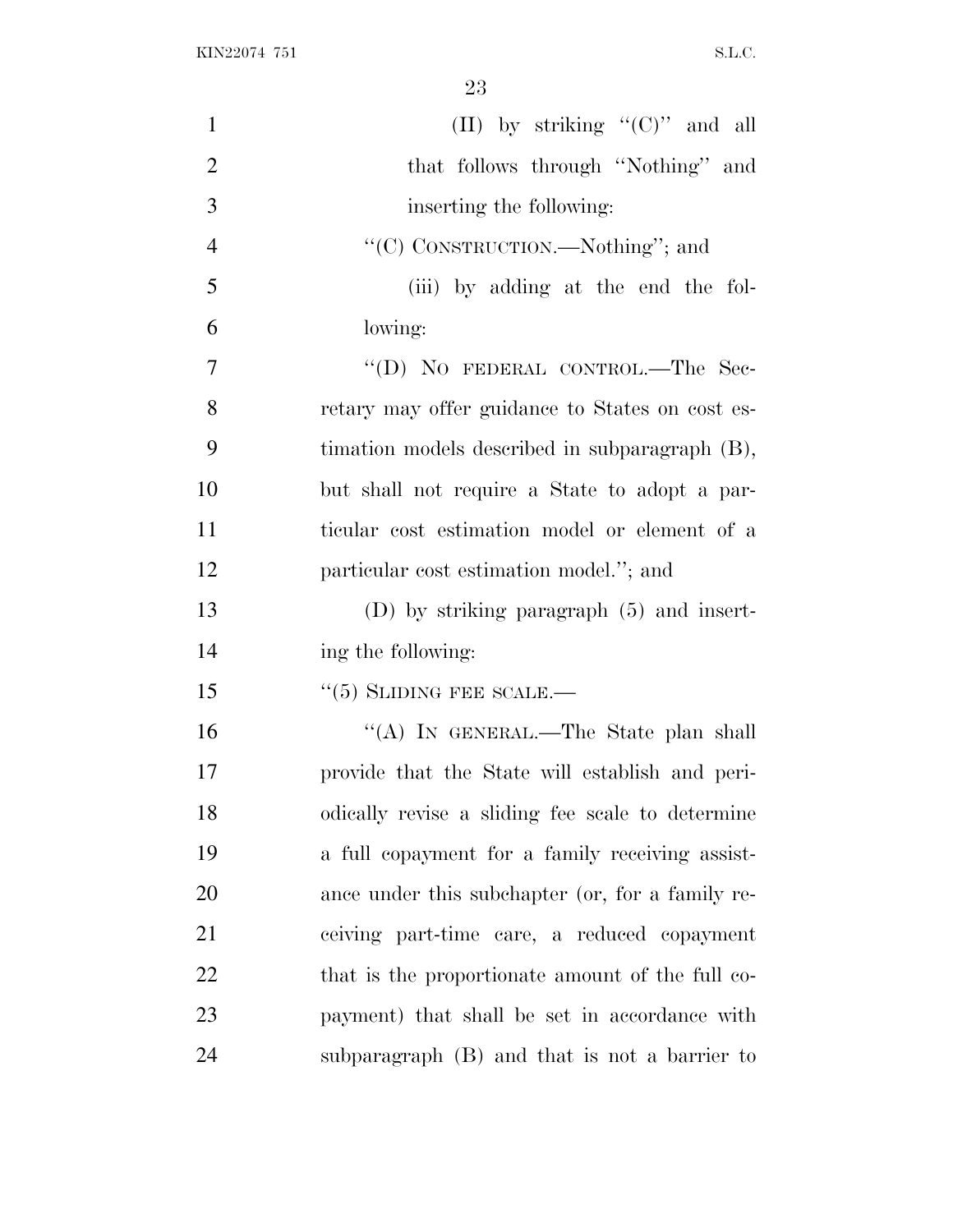| $\mathbf{1}$   | families receiving assistance under this sub- |
|----------------|-----------------------------------------------|
| $\overline{2}$ | chapter.                                      |
| 3              | "(B) COPAYMENT.—                              |
| $\overline{4}$ | "(i) FULL COPAYMENT.—The State                |
| 5              | shall ensure that the sliding fee scale re-   |
| 6              | sults in a full copayment, toward the cost    |
| $\tau$         | of the child care involved for all eligible   |
| 8              | children in the family for a family receiv-   |
| 9              | ing assistance under the subchapter, that     |
| 10             | shall be set, for a family with a family in-  |
| 11             | come-                                         |
| 12             | "(I) of not more than $75$ percent            |
| 13             | of the State median income for a fam-         |
| 14             | ily of the same size, to be 0 percent         |
| 15             | of that family income;                        |
| 16             | $\lq\lq$ (II) of more than 75 percent         |
| 17             | but not more than 100 percent of the          |
| 18             | State median income for a family of           |
| 19             | the same size, to be more than 0 but          |
| 20             | not more than 2 percent of that fam-          |
| 21             | ily income;                                   |
| 22             | "(III) of more than $100$ percent             |
| 23             | but not more than 125 percent of the          |
| 24             | State median income for a family of           |
| 25             | the same size, to be more than 2 but          |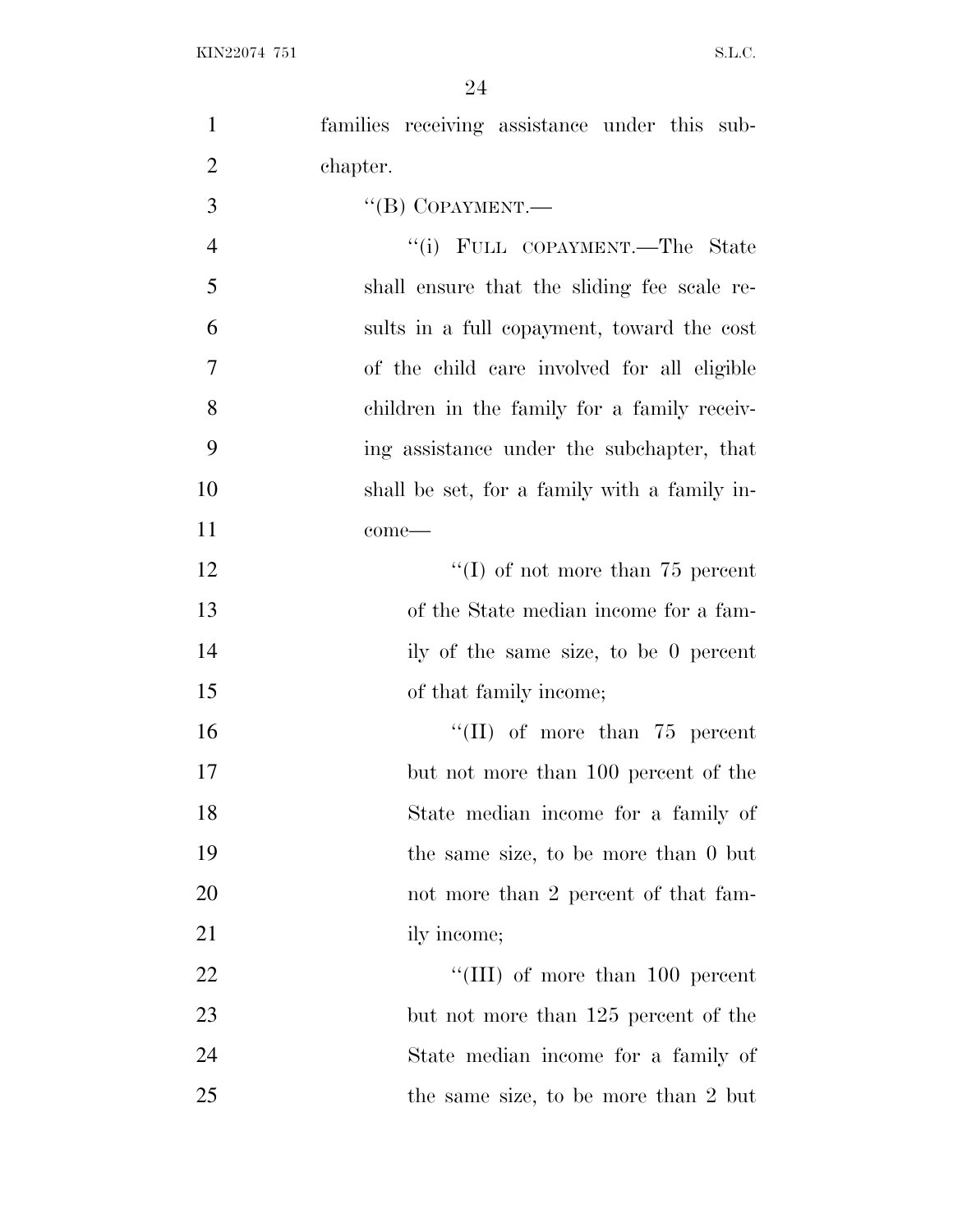| $\mathbf{1}$   | not more than 4 percent of that fam-               |
|----------------|----------------------------------------------------|
| $\overline{2}$ | ily income; and                                    |
| 3              | "(IV) of more than $125$ percent                   |
| $\overline{4}$ | but not more than 150 percent of the               |
| 5              | State median income for a family of                |
| 6              | the same size, to be more than 4 but               |
| 7              | not more than 7 percent of that fam-               |
| 8              | ily income.                                        |
| 9              | REDUCED COPAYMENT.—The<br>``(ii)                   |
| 10             | State shall ensure that the sliding fee scale      |
| 11             | results in a reduced copayment toward the          |
| 12             | cost specified in clause (i), for a family re-     |
| 13             | ceiving part-time care, that shall be the          |
| 14             | proportionate amount of the full copay-            |
| 15             | ment under clause (i).".                           |
| 16             | SEC. 7. ACTIVITIES TO IMPROVE THE QUALITY OF CHILD |
| 17             | CARE.                                              |
| 18             | Section 658G of the Child Care and Development     |
| 19             | Block Grant Act of 1990 (42 U.S.C. 9858e)—         |
| 20             | $(1)$ in subsection $(a)(2)$ —                     |
| 21             | $(A)$ by striking subparagraph $(A)$ and in-       |
| 22             | serting the following:                             |
| 23             | $\lq\lq$ to carry out the activities described in  |
| 24             | paragraph $(1)$ , not less than 9 percent of the   |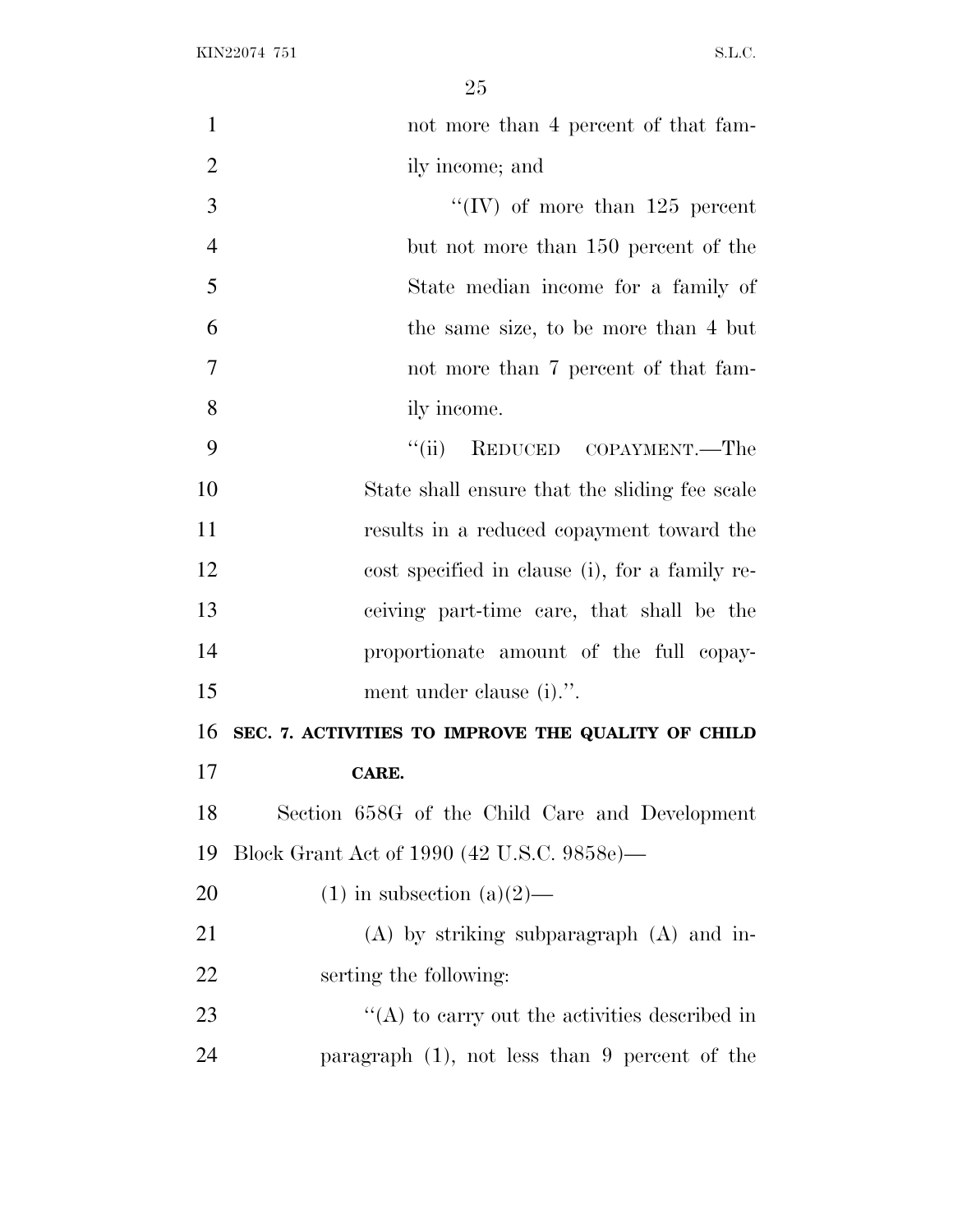| $\mathbf{1}$   | funds described in paragraph (1) for each fiscal       |
|----------------|--------------------------------------------------------|
| $\overline{2}$ | year; and"; and                                        |
| 3              | $(B)$ in subparagraph $(B)$ —                          |
| $\overline{4}$ | (i) by striking "received not later"                   |
| 5              | and all that follows through "succeeding"              |
| 6              | full fiscal year" and inserting "received for          |
| 7              | each fiscal year"; and                                 |
| 8              | (ii) by striking "and subsection                       |
| 9              | $(b)(4)$ ";                                            |
| 10             | $(2)$ in subsection $(b)$ —                            |
| 11             | $(A)$ in the matter preceding paragraph $(1)$ ,        |
| 12             | by inserting "(which shall include activities se-      |
| 13             | lected by the State to carry out paragraph $(1)$ "     |
| 14             | after "following activities";                          |
| 15             | $(B)$ by striking paragraphs $(1)$ and $(2)$ and       |
| 16             | inserting the following:                               |
| 17             | $\lq(1)$ Supporting the education and professional     |
| 18             | development of child care staff and supporting child   |
| 19             | care providers in the recruitment of, professional de- |
| 20             | velopment for, and retention of a qualified child care |
| 21             | workforce, through activities selected by the State    |
| 22             | such as—                                               |
| 23             | $\lq\lq$ the development and expansion of ini-         |
| 24             | tiatives to assist child care staff in the attain-     |
| 25             | ment of postsecondary credentials and degrees;         |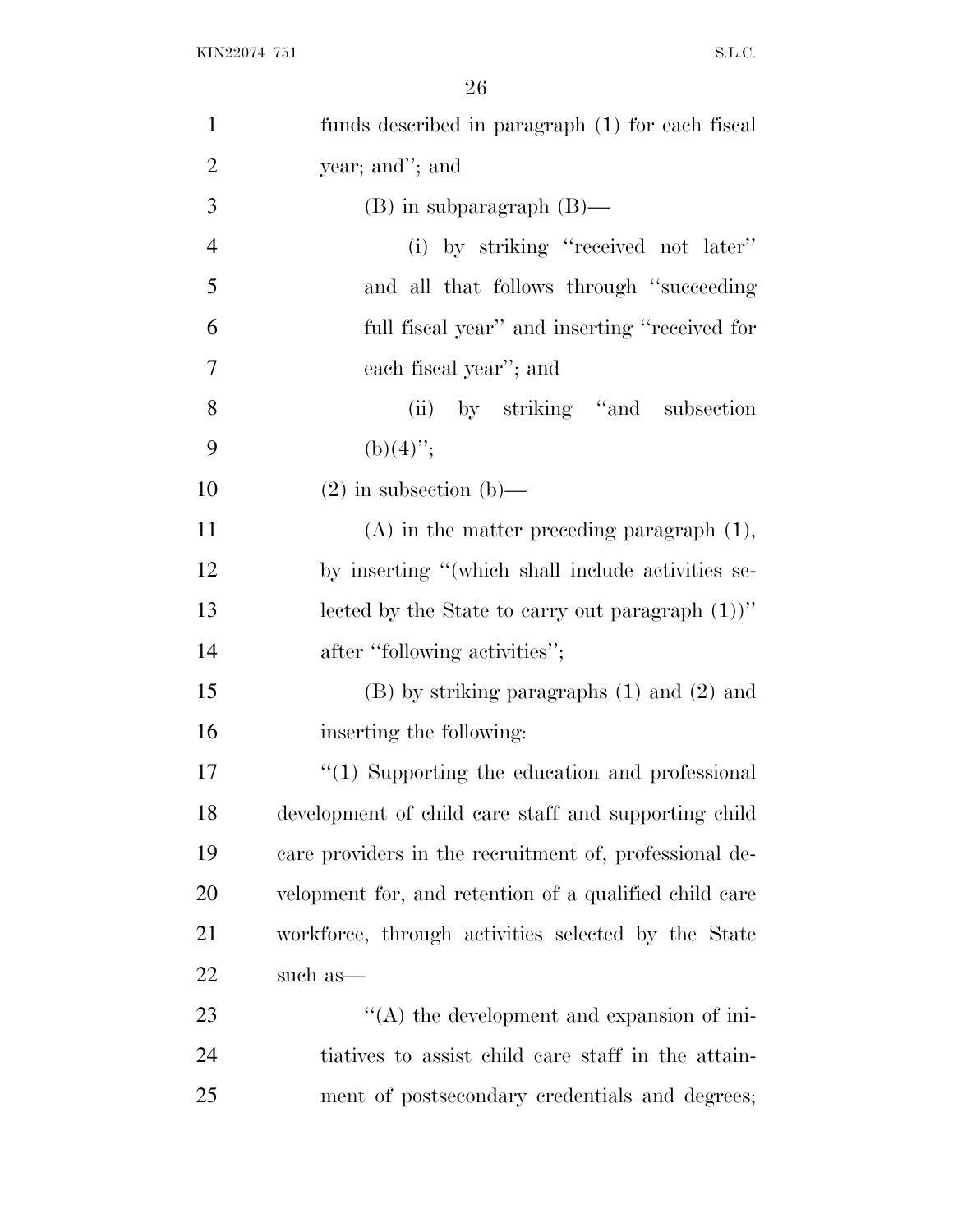| $\mathbf{1}$   | "(B) the provision of financial assistance                    |
|----------------|---------------------------------------------------------------|
| $\overline{2}$ | (including through bonuses, retention grants,                 |
| 3              | and wage supplements)—                                        |
| $\overline{4}$ | "(i) for child care staff to pursue a                         |
| 5              | postsecondary credential or degree; and                       |
| 6              | "(ii) for child care providers to re-                         |
| $\tau$         | eruit, provide professional development for,                  |
| 8              | and retain child care staff who have at-                      |
| 9              | tained such credentials or degrees;                           |
| 10             | $\cdot$ (C) the development and implementation                |
| 11             | of apprenticeship programs that equip appren-                 |
| 12             | tices with specialized knowledge, skills, and                 |
| 13             | competencies required to work in child care,                  |
| 14             | which programs may include activities to—                     |
| 15             | "(i) increase the number of individ-                          |
| 16             | uals (including the number of individuals                     |
| 17             | seeking to work with priority populations                     |
| 18             | children<br>described<br>of<br>$\operatorname{in}$<br>section |
| 19             | $658E(c)(2)(M)$ who complete an appren-                       |
| 20             | ticeship program and obtain a credential or                   |
| 21             | degree;                                                       |
| 22             | "(ii) promote the recruitment and re-                         |
| 23             | tention of apprentices through strategies                     |
| 24             | $for-$                                                        |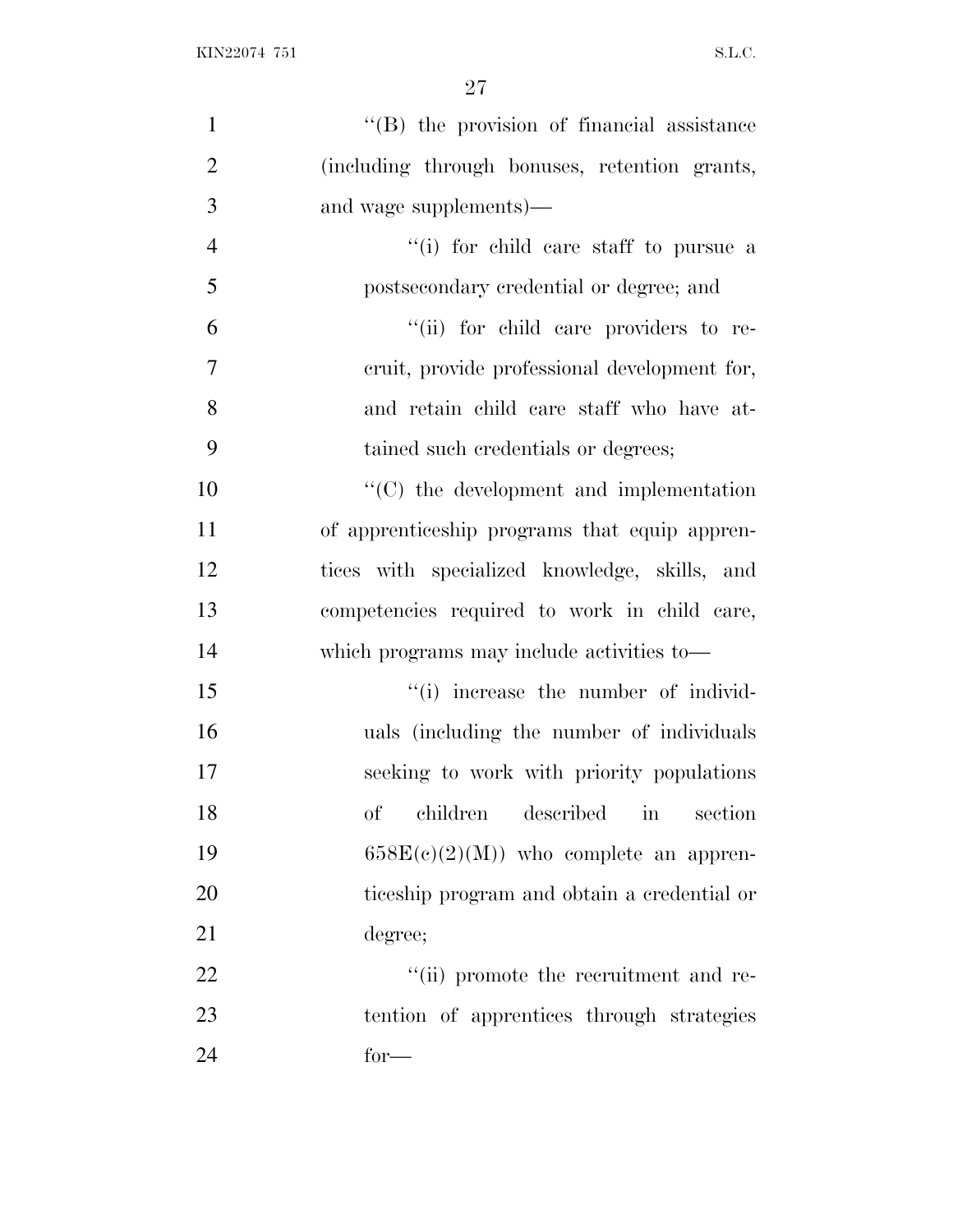| $\mathbf{1}$   | "(I) supervising and mentoring                 |
|----------------|------------------------------------------------|
| $\overline{2}$ | apprentices; and                               |
| 3              | "(II) providing pathways to ca-                |
| $\overline{4}$ | reer advancement for apprentices; and          |
| 5              | "(iii) support partnerships between in-        |
| 6              | stitutions of higher education, eligible child |
| $\overline{7}$ | care providers (or a consortium of eligible    |
| 8              | child care providers), and other entities      |
| 9              | participating in an apprenticeship program     |
| 10             | to provide for-                                |
| 11             | $\lq\lq$ (I) the award of postsecondary        |
| 12             | academic credit for related instruction        |
| 13             | on-the-job training provided<br><b>or</b>      |
| 14             | through the apprenticeship; and                |
| 15             | $\lq\lq$ (II) the application of such          |
| 16             | credit toward a credential or degree           |
| 17             | from an institution in the partnership;        |
| 18             | or                                             |
| 19             | "(D) professional development opportuni-       |
| 20             | ties for child care providers that relate to—  |
| 21             | "(i) the use of scientifically-based, de-      |
| 22             | velopmentally-appropriate and age-appro-       |
| 23             | priate strategies to promote the social,       |
| 24             | emotional, physical, and cognitive develop-    |
| 25             | ment of children, including specialized pro-   |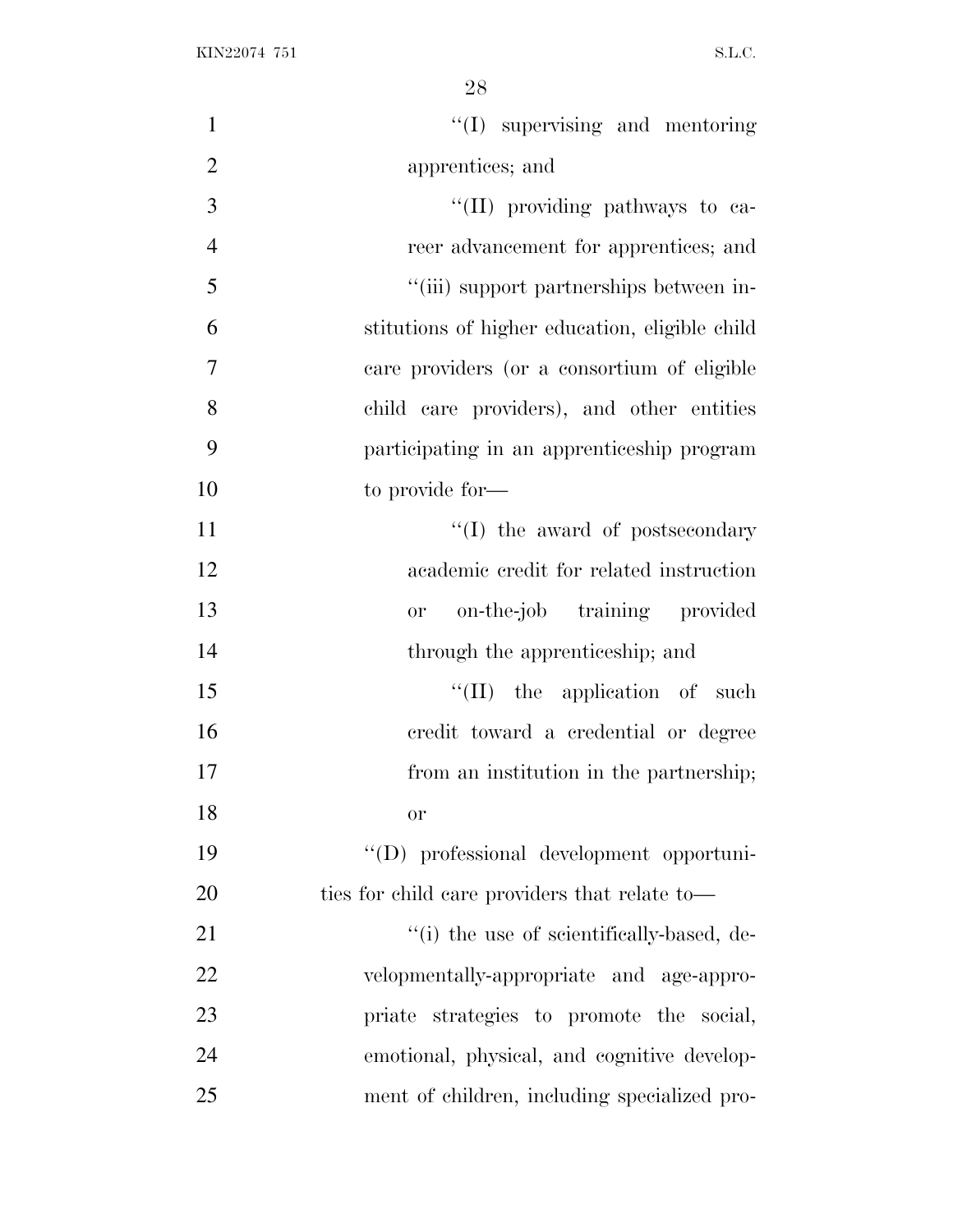| $\mathbf{1}$   | fessional development for child care pro-      |
|----------------|------------------------------------------------|
| $\overline{2}$ | viders caring for those priority populations   |
| 3              | children described in section<br>of            |
| $\overline{4}$ | 658E(c)(2)(M);                                 |
| 5              | "(ii) the use of effective behavior            |
| 6              | management strategies, including positive      |
| $\overline{7}$ | behavior interventions and support models,     |
| 8              | that promote positive social and emotional     |
| 9              | development and reduce challenging behav-      |
| 10             | iors, including reducing expulsions of pre-    |
| 11             | school-aged children for such behaviors;       |
| 12             | "(iii) the nutritional and physical ac-        |
| 13             | tivity needs of young children to promote      |
| 14             | healthy development; and                       |
| 15             | "(iv) the use of strategies for engag-         |
| 16             | ing parents and families in culturally and     |
| 17             | linguistically appropriate ways to expand      |
| 18             | their knowledge, skills, and capacity to       |
| 19             | support their children's development;";        |
| 20             | (C) by redesignating paragraph (3)<br>$\rm as$ |
| 21             | paragraph $(2)$ ;                              |
| 22             | (D) in paragraph $(2)$ , as so redesignated—   |
| 23             | (i) by striking subparagraph $(A)$ and         |
| 24             | inserting the following:                       |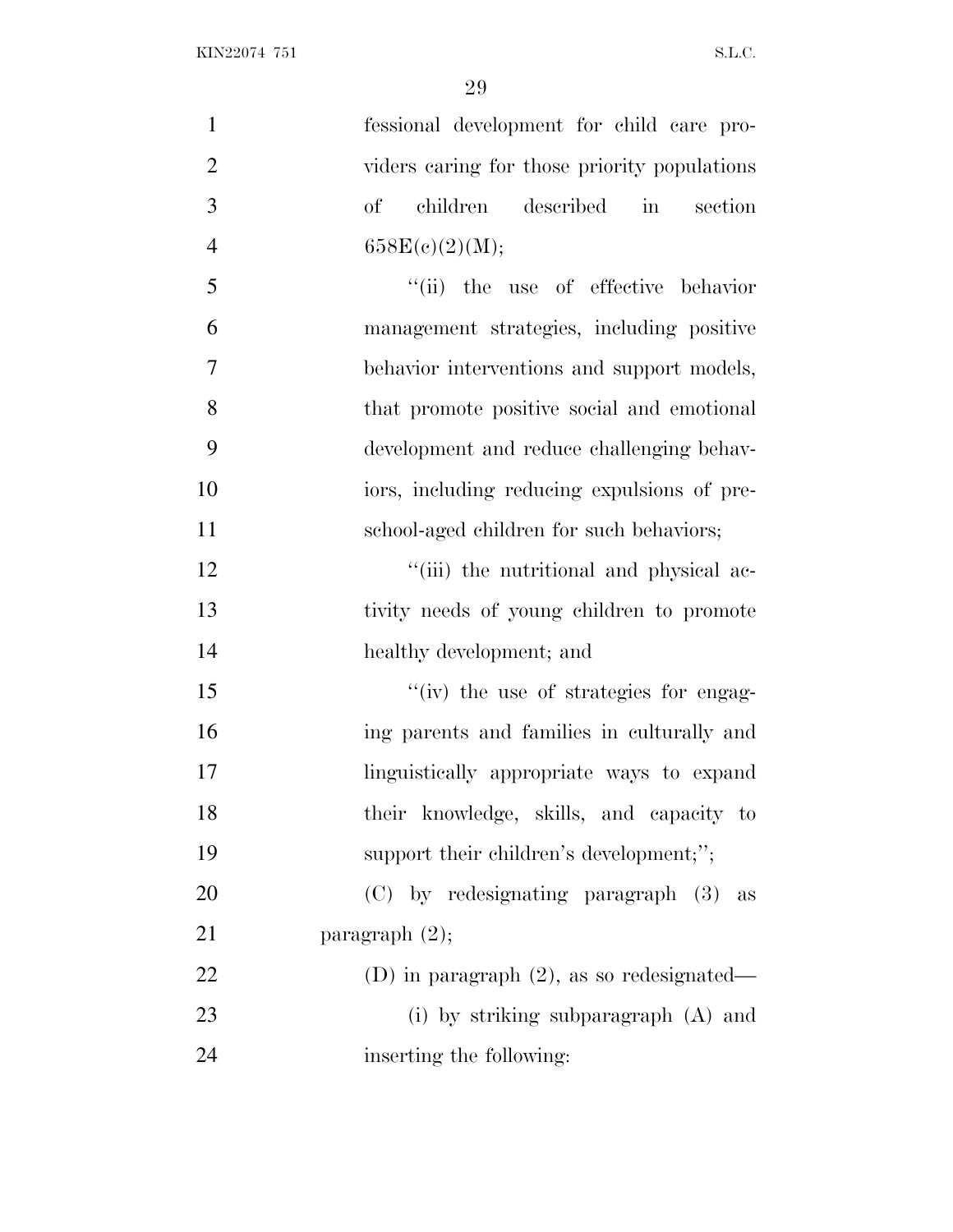| $\mathbf{1}$   | "(A) support and assess the quality of              |
|----------------|-----------------------------------------------------|
| $\overline{2}$ | child care providers in the State, which may in-    |
| 3              | clude supporting child care providers in the vol-   |
| $\overline{4}$ | untary pursuit of accreditation by a national       |
| 5              | accrediting body with demonstrated, valid, and      |
| 6              | reliable program standards of high quality;";       |
| 7              | and                                                 |
| 8              | (ii) by striking subparagraph (C) and               |
| 9              | inserting the following:                            |
| 10             | $\lq\lq$ (C) be designed to improve the quality of  |
| 11             | different types of child care providers and serv-   |
| 12             | ices, including child care centers and family       |
| 13             | child care providers, and which shall be appro-     |
| 14             | priate for providers serving different age groups   |
| 15             | of children and for providers serving children      |
| 16             | during nontraditional hours of operation;";         |
| 17             | $(E)$ by inserting after paragraph $(2)$ , as so    |
| 18             | redesignated, the following:                        |
| 19             | "(3) Establishing or expanding a statewide sys-     |
| 20             | tem of child care resource and referral services to |
| 21             | help parents make informed choices about child care |
| 22             | services through transparent and easy-to-understand |
| 23             | consumer information about high-quality care and    |
| 24             | education.";                                        |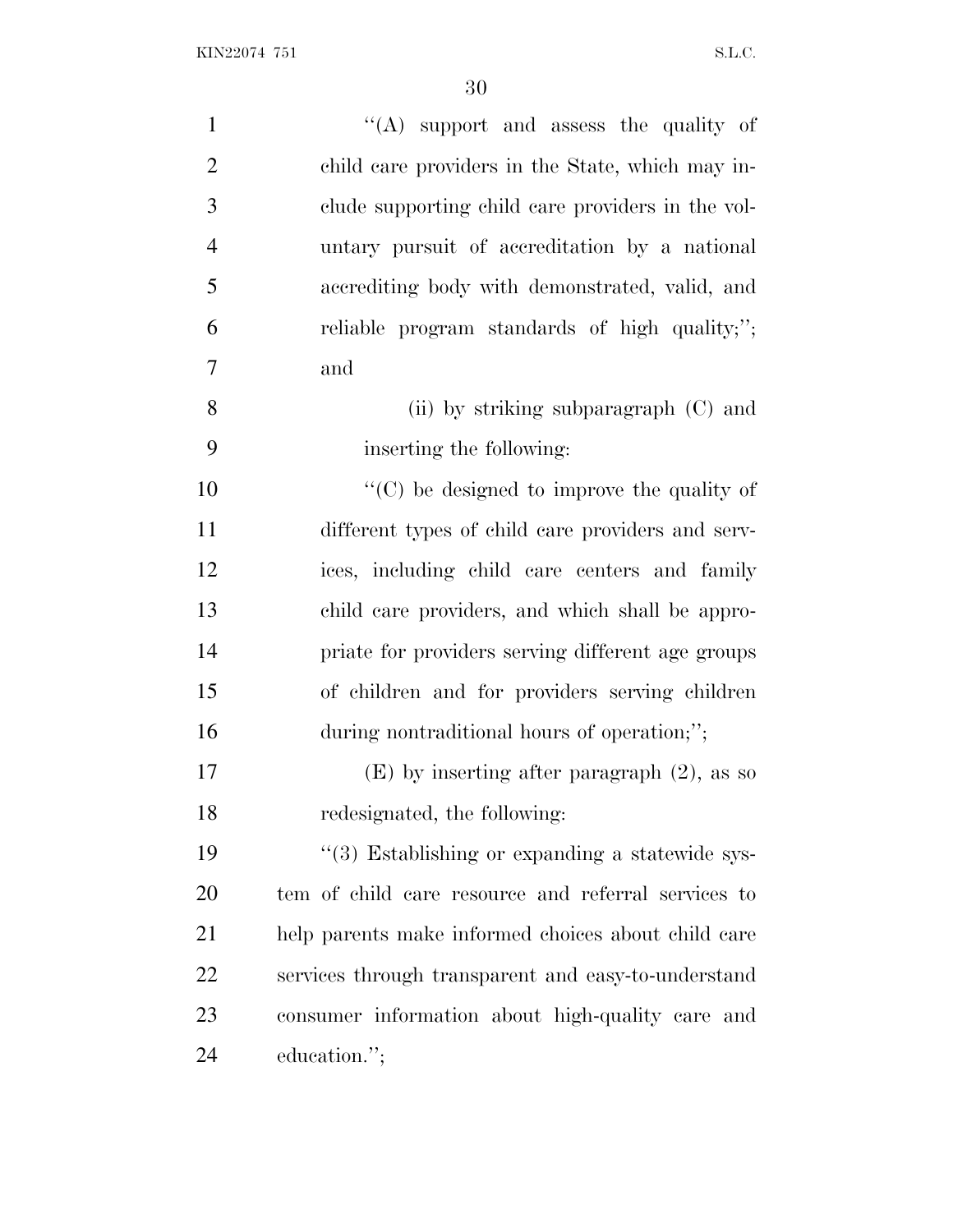| $\mathbf{1}$   | (F) by striking paragraphs (4) through                   |
|----------------|----------------------------------------------------------|
| $\overline{2}$ | (6);                                                     |
| 3              | (G) by redesignating paragraph (7) as                    |
| $\overline{4}$ | paragraph $(4)$ ;                                        |
| 5              | (H) by striking paragraphs $(8)$ and $(9)$ ;             |
| 6              | and                                                      |
| $\tau$         | $(I)$ by redesignating paragraph $(10)$ as               |
| 8              | paragraph $(5)$ ; and                                    |
| 9              | $(3)$ in subsection $(e)$ , by striking "Beginning"      |
| 10             | with fiscal year 2016, at" and inserting "At".           |
| 11             | SEC. 8. REPORTS AND AUDITS.                              |
| 12             | Section $685K(a)(2)$ of the Child Care and Develop-      |
|                |                                                          |
| 13             | ment Block Grant Act of 1990 (42 U.S.C. 9858 $i(a)(2)$ ) |
| 14             | is amended—                                              |
| 15             | $(1)$ in the matter preceding subparagraph $(A)$ —       |
| 16             | (A) by striking "Not later than" and all                 |
| 17             | that follows through "a State" and inserting "A          |
| 18             | State"; andw                                             |
| 19             | (B) by inserting "annually" before "pre-                 |
| 20             | $\text{pare}''$                                          |
| 21             | $(2)$ in subparagraph $(A)$ , by striking "section       |
| 22             | $658P(6)$ " and inserting "section $658A(8)$ "; and      |
| 23             | $(3)$ in subparagraph $(F)$ , by striking "section       |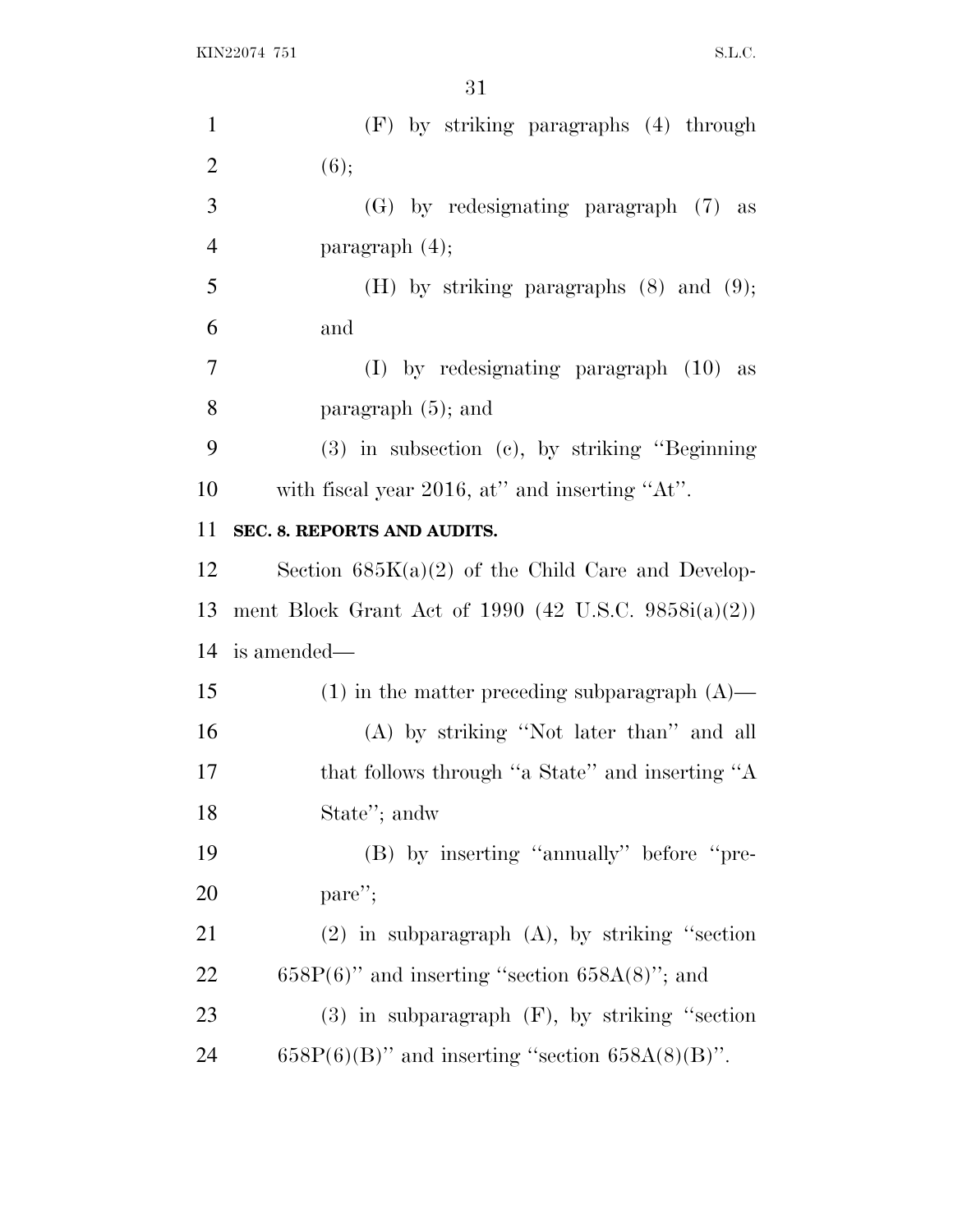## **SEC. 9. REPORTS, HOTLINE, AND WEBSITE.**

 Section 658L of the Child Care and Development Block Grant Act of 1990 (42 U.S.C. 9858j) is amended— (1) in subsection (a), by striking ''Not later'' and all that follows through ''the Secretary shall'' and inserting ''The Secretary shall biennially''; and 7 (2) in subsection  $(b)(2)(B)(ii)$ , by inserting ", or a national accrediting body with demonstrated, valid, and reliable program standards for high qual-10 ity," after "System".

## **SEC. 10. TECHNICAL AMENDMENTS.**

 Section 658O(a) of the Child Care and Development Block Grant Act of 1990 (42 U.S.C. 9858m(a)) is amend-ed—

15 (1) in paragraphs  $(1)$ ,  $(3)$ , and  $(4)$  by striking 16 "this subchapter" and inserting "section 658B"; and

 (2) in paragraph (5) by striking ''this sub- chapter'' the first place it appears and inserting 20 "section 658B".

## **SEC. 11. CHILD CARE SUPPLY AND FACILITIES GRANTS.**

 The Child Care and Development Block Grant Act of 1990 (42 U.S.C. 9857 et seq.) is amended by adding at the end the following: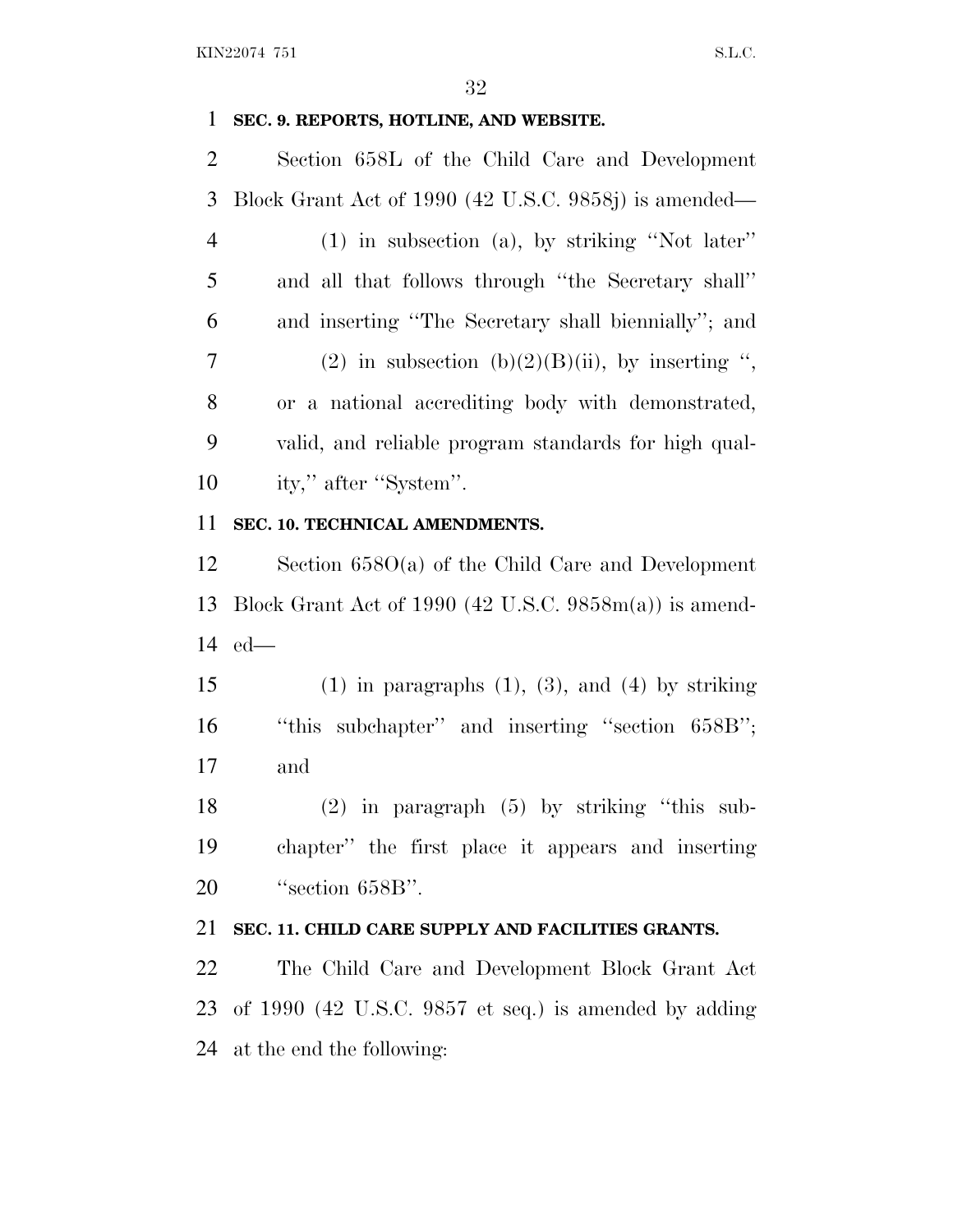## **''PART II—CHILD CARE SUPPLY AND FACILITIES ''SEC. 658T. CHILD CARE SUPPLY AND FACILITIES GRANTS.**

 ''(a) PURPOSES.—The purposes of this section are to provide grants to States, territories described in section  $658O(a)(1)$  (referred to individually in this part as a 'ter-ritory'), Indian Tribes, and Tribal organization to—

7 "(1) expand the supply and capacity of child care providers so that working parents have multiple high-quality child care options to choose from in making their own decisions regarding the child care and early education services that best suit their fam-ily's needs; and

 ''(2) ensure child care facilities are designed and equipped to keep children healthy and safe and to enhance children's physical, cognitive, and behav-ioral development.

 ''(b) QUALIFIED CHILD CARE PROVIDER.—In this section, the term 'qualified child care provider' means–

 ''(1) an eligible child care provider as defined in section 658A(8)(A) that is providing, or seeking to provide, child care services to children eligible for services under this subchapter; or

23  $(2)$  a child care provider that has applied under this subchapter to become an eligible child 25 care provider as defined in section  $658A(8)(A)$  and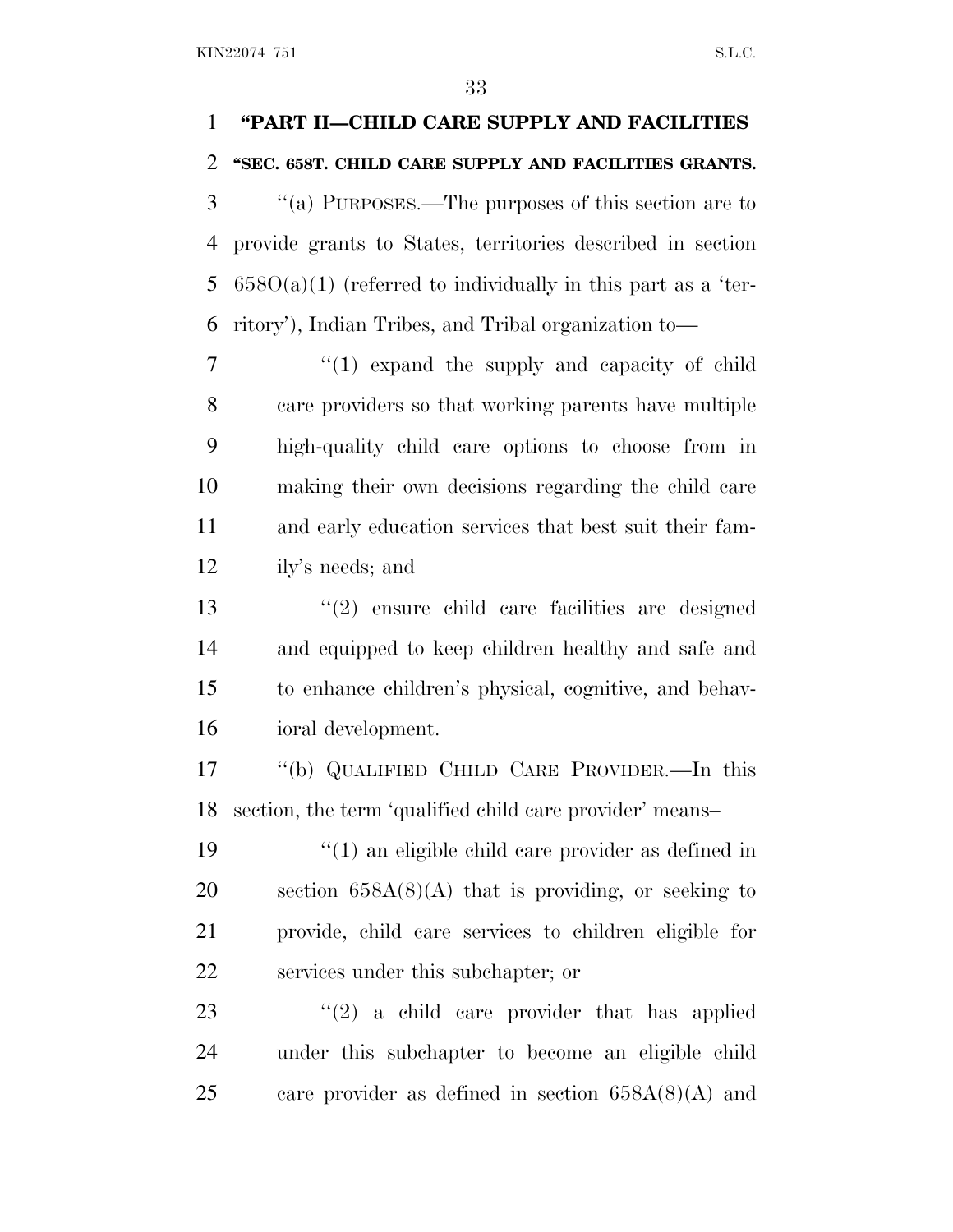that commits to provide child care services to chil-dren eligible for services under this subchapter.

 ''(c) AUTHORIZATION OF APPROPRIATIONS.—There is authorized to be appropriated to carry out this section such sums as may be necessary for each of fiscal years 2023 through 2025.

''(d) GRANTS AUTHORIZED; ALLOTMENTS.—

8 "(1) In GENERAL.—From funds made available under subsection (c), the Secretary shall make grants to States, territories, Indian Tribes, and Tribal organizations to carry out the activities de-scribed in subsection (f).

 ''(2) RESERVATION.—The Secretary shall re- serve not more than 1 percent of the amount appro- priated under subsection (c) for a fiscal year to carry out this section to pay for the costs of the Federal administration of this section.

18 "(3) ALLOTMENTS.—From the amount appro- priated to carry out this section for a fiscal year that remains after the Secretary makes the reserva- tion under paragraph (2), the Secretary shall award to each lead agency with an approved plan under subsection (e), a child care supply and facilities grant in accordance with paragraphs (1) and (2) of subsection (a), and subsection (b), of section 658O,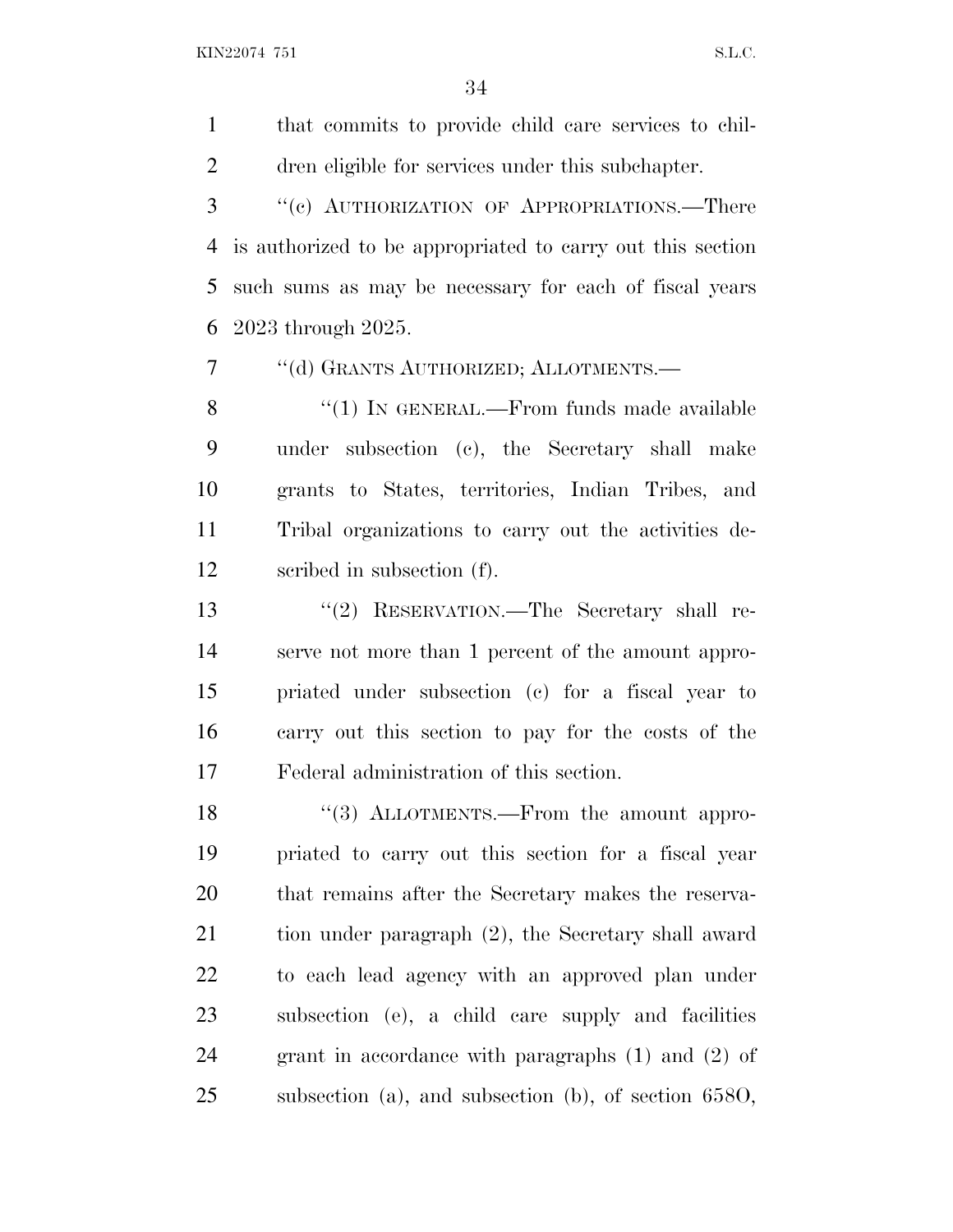| $\mathbf{1}$   | for the grants authorized under paragraph $(1)$ . A      |
|----------------|----------------------------------------------------------|
| $\overline{c}$ | grant made under this paragraph in accordance with       |
| 3              | paragraph $(1)$ or $(2)$ of that subsection shall be for |
| $\overline{4}$ | the purpose of carrying out the program described        |
| 5              | in this section, consistent, to the extent practicable   |
| 6              | as determined by the Secretary, with the require-        |
| 7              | ments applicable to States.                              |
| 8              | $"$ (e) STATE PLAN.—                                     |
| 9              | "(1) IN GENERAL.—In order to receive a grant             |
| 10             | under this section, a State shall submit a plan to the   |
| 11             | Secretary, at such time and in such manner as the        |
| 12             | Secretary may reasonably require.                        |
| 13             | "(2) CONTENTS.—Each plan submitted by a                  |
| 14             | State under this section shall include each of the fol-  |
| 15             | lowing:                                                  |
| 16             | "(A) A description of how the State will                 |
| 17             | use funds received under this section for State-         |
| 18             | level activities under subsection $(f)(1)$ .             |
| 19             | $``$ (B) A description of how the State will             |
| 20             | ensure that qualified child care providers in            |
| 21             | urban, suburban, and rural areas can readily             |
| 22             | apply for and access funding under this section,         |
| 23             | which shall include providing technical assist-          |
| 24             | ance either directly or through a third party            |
| 25             | which may include a resource and referral agen-          |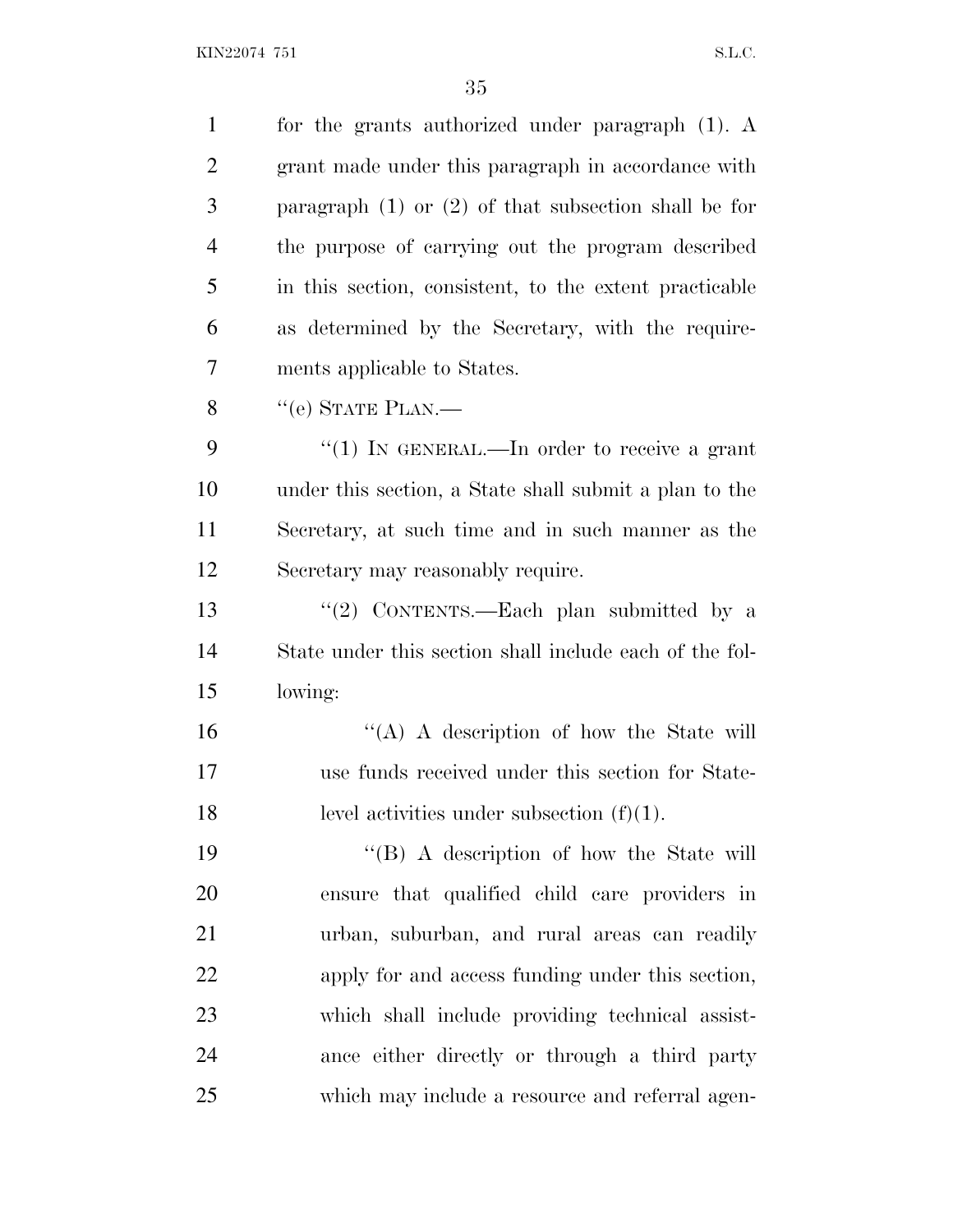| $\mathbf{1}$   | cy or a staffed family child care provider net-         |
|----------------|---------------------------------------------------------|
| $\overline{2}$ | work.                                                   |
| 3              | $\lq\lq$ (C) A description of how the State will        |
| $\overline{4}$ | determine the prioritization of subgrants to            |
| 5              | qualified child care providers in accordance with       |
| 6              | subsection $(f)(5)$ .                                   |
| $\tau$         | $\lq\lq$ . An assurance that the State will             |
| 8              | make available to the public, which shall in-           |
| 9              | clude, at a minimum, posting to an internet             |
| 10             | website of the lead agency—                             |
| 11             | "(i) a notice of funding availability                   |
| 12             | through subgrants for qualified child care              |
| 13             | providers under this section; and                       |
| 14             | "(ii) the criteria for awarding sub-                    |
| 15             | grants for qualified child care providers,              |
| 16             | including the methodology the lead agency               |
| 17             | will use to determine the amounts of such               |
| 18             | subgrants for qualified child care pro-                 |
| 19             | viders.                                                 |
| 20             | "(f) STATE USE OF FUNDS.—                               |
| 21             | "(1) RESERVATION.—A lead agency that re-                |
| 22             | ceives a grant under subsection (d) shall reserve not   |
| 23             | more than 10 percent of the grant funds for State-      |
| 24             | level activities, consisting of administering subgrants |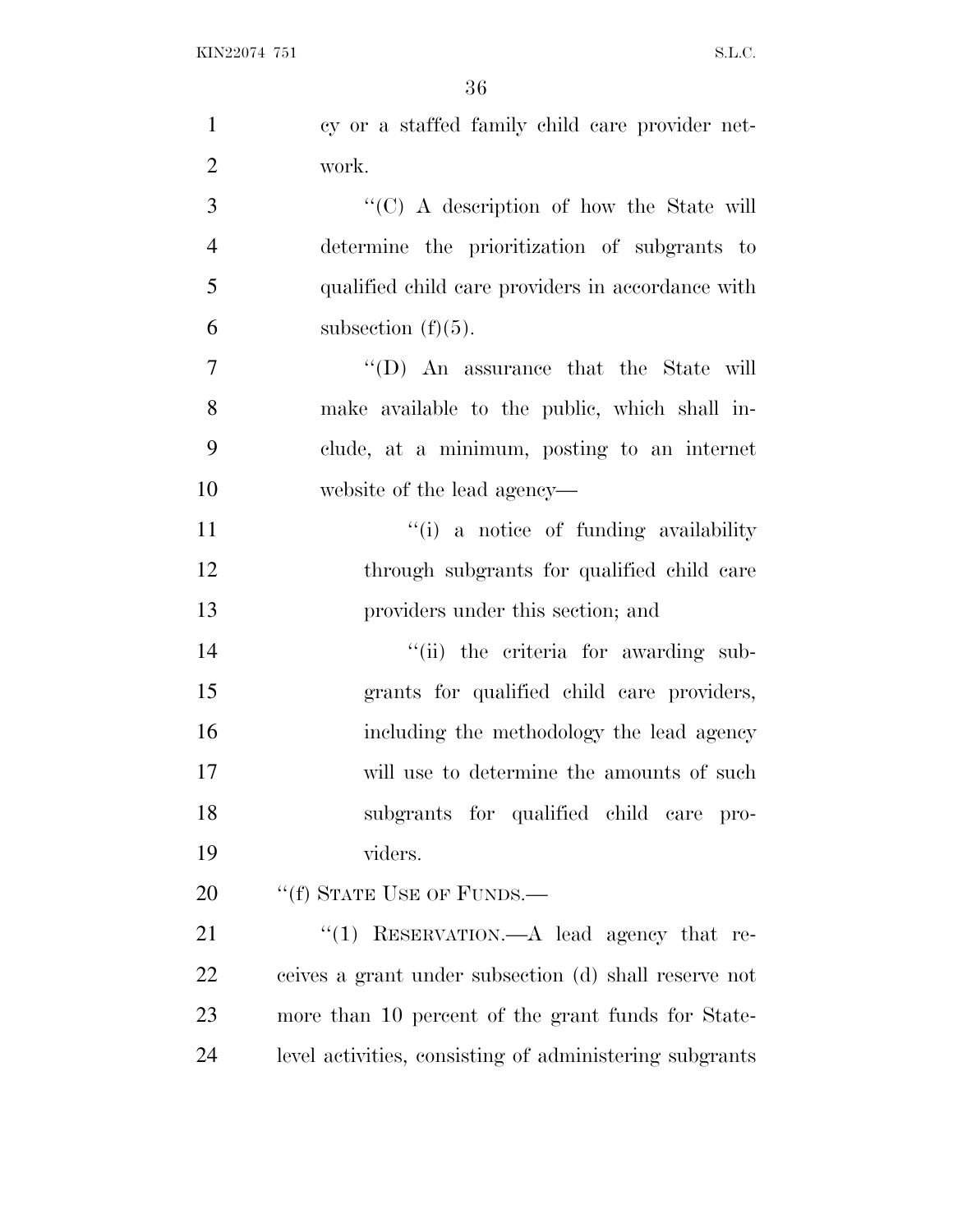| $\mathbf{1}$   | and providing technical assistance and support, for |
|----------------|-----------------------------------------------------|
| $\overline{2}$ | activities supported under this section.            |
| 3              | "(2) SUBGRANTS.—The lead agency shall use           |
| $\overline{4}$ | the remainder of the grant funds awarded pursuant   |
| 5              | to subsection (d) to make subgrants as described in |
| 6              | paragraphs $(3)$ and $(4)$ .                        |
| 7              | "(3) STARTUP AND SUPPLY EXPANSION SUB-              |
| 8              | GRANTS.-                                            |
| 9              | "(A) IN GENERAL.—The lead agency shall              |
| 10             | make startup and supply expansion subgrants         |
| 11             | to qualified child care providers that are pro-     |
| 12             | viding, or seeking to provide, child care services  |
| 13             | under this subchapter to eligible children, to-     |
| 14             | "(i) support the providers in paying                |
| 15             | for startup and expansion costs;                    |
| 16             | "(ii) assist such providers in meet-                |
| 17             | ing-                                                |
| 18             | $f'(I)$ the health and safety re-                   |
| 19             | quirements (including the require-                  |
| 20             | referred to<br>$\sin$<br>section<br>ments           |
| 21             | $658E(c)(2)(I))$ of the State, territory,           |
| 22             | Indian Tribe, or local government in-               |
| 23             | volved, as the case may be;                         |
| 24             | "(II) licensing and other regu-                     |
| 25             | latory standards of the State, terri-               |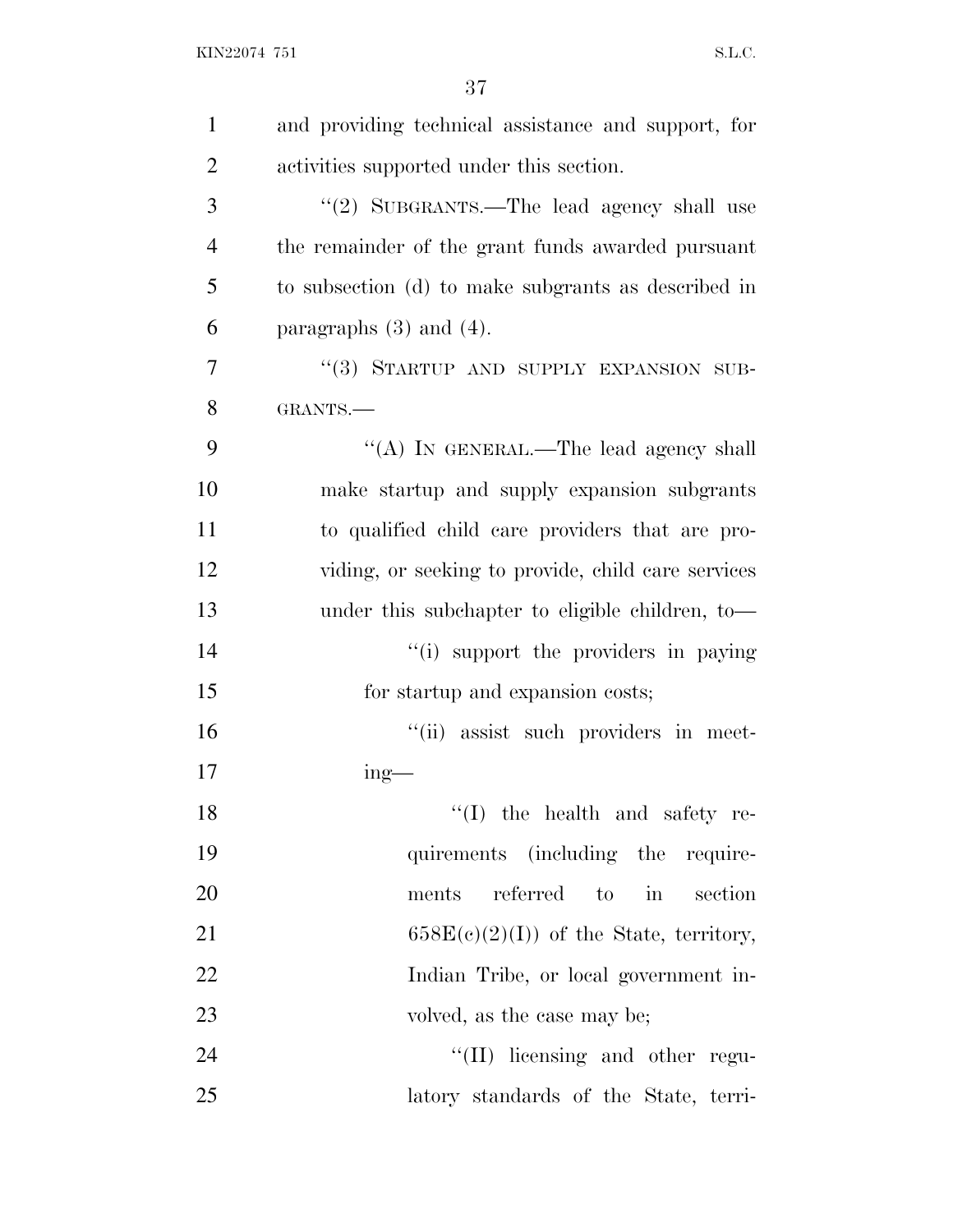| $\mathbf{1}$     | tory, Indian Tribe, or local govern-               |
|------------------|----------------------------------------------------|
| $\mathbf{2}$     | ment involved, as the case may be, for             |
| $\mathfrak{Z}$   | child care providers; and                          |
| $\overline{4}$   | "(III) as applicable, the require-                 |
| 5                | ments of a State's tiered quality rat-             |
| 6                | ing system for child care providers;               |
| $\boldsymbol{7}$ | and                                                |
| 8                | "(iii) establishing or expanding the               |
| 9                | operation of community- or neighborhood-           |
| 10               | based family child care networks.                  |
| 11               | "(B) REQUIREMENT.—As a condition of                |
| 12               | receiving a startup or supply expansion            |
| 13               | subgrant under this paragraph, a qualified child   |
| 14               | care provider shall commit to meeting the re-      |
| 15               | quirements for an eligible child care provider     |
| 16               | under this subchapter and to providing child       |
| 17               | care services under this subchapter to eligible    |
| 18               | children, on an ongoing basis.                     |
| 19               | "(4) FACILITIES SUBGRANTS.-                        |
| 20               | "(A) IN GENERAL.—The lead agency shall             |
| 21               | make facilities subgrants to qualified child care  |
| 22               | providers that are providing, or seeking to pro-   |
| 23               | vide, child care services under this subchapter    |
| 24               | to eligible children, for, notwithstanding section |
| 25               | $658F(b)$ —                                        |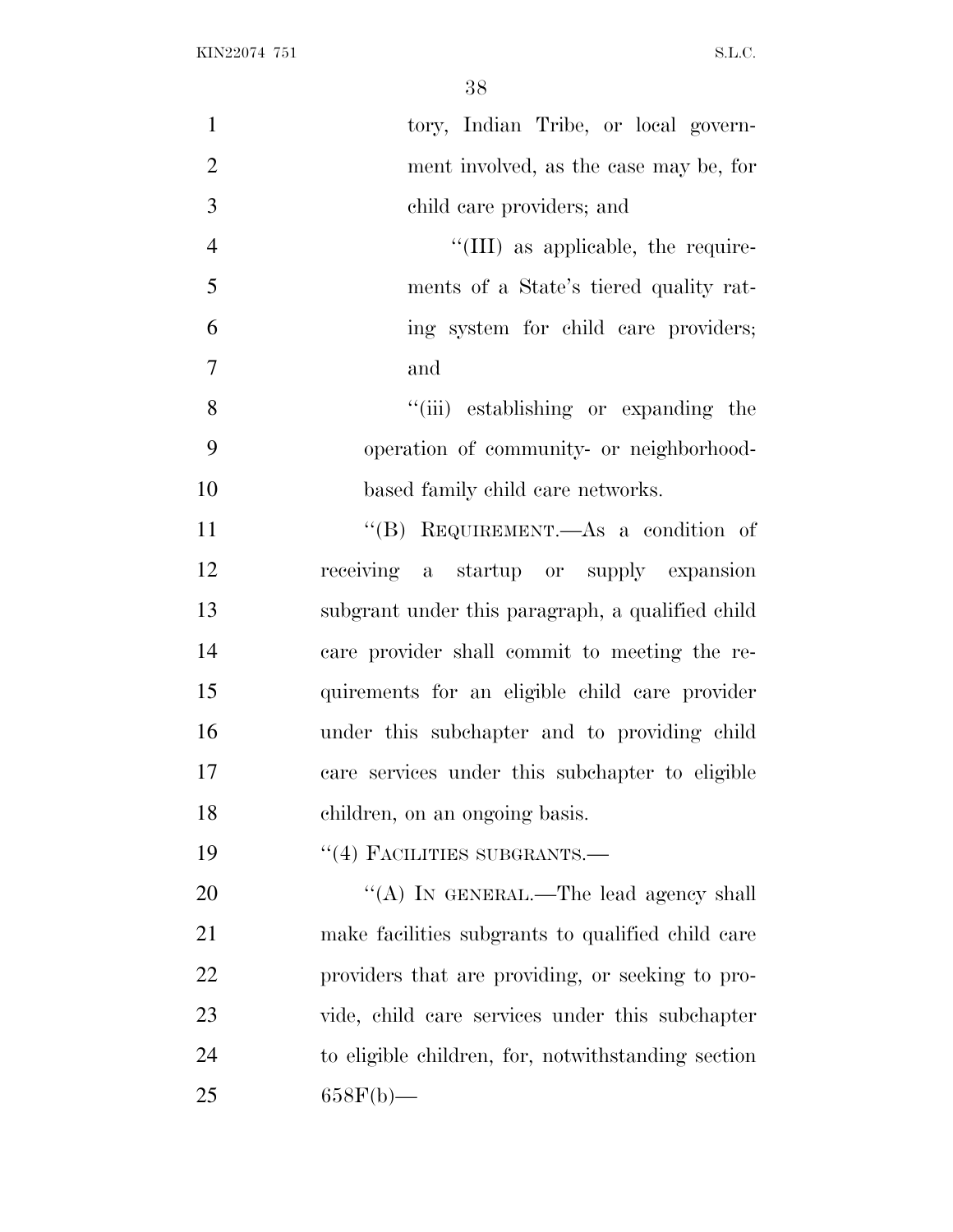| $\mathbf{1}$   | "(i) remodeling, renovation, or repair           |
|----------------|--------------------------------------------------|
| $\overline{2}$ | of a building or facility used for providing     |
| 3              | direct child care services; and                  |
| $\overline{4}$ | "(ii) construction, permanent improve-           |
| 5              | ment, or major renovation of a building or       |
| 6              | facility used for providing direct child care    |
| $\tau$         | services.                                        |
| 8              | "(B) REQUIREMENT.—As a condition of              |
| 9              | receiving a facilities subgrant under this para- |
| 10             | graph, a child care provider shall commit to     |
| 11             | meeting the requirements for an eligible child   |
| 12             | care provider under this subchapter and to pro-  |
| 13             | viding child care services under this subchapter |
| 14             | to eligible children on an ongoing basis.        |
| 15             | $``$ (C) FEDERAL INTEREST.—                      |
| 16             | "(i) FAMILY CHILD CARE HOMES.-                   |
| 17             | Federal law regarding a Federal interest in      |
| 18             | real property shall not apply to the renova-     |
| 19             | tion, remodeling, repair, or permanent im-       |
| 20             | provement of privately-owned family child        |
| 21             | care homes with funds provided under this        |
| 22             | paragraph, and the Secretary shall develop       |
| 23             | parameters for the use of such funds for         |
| 24             | family child care homes.                         |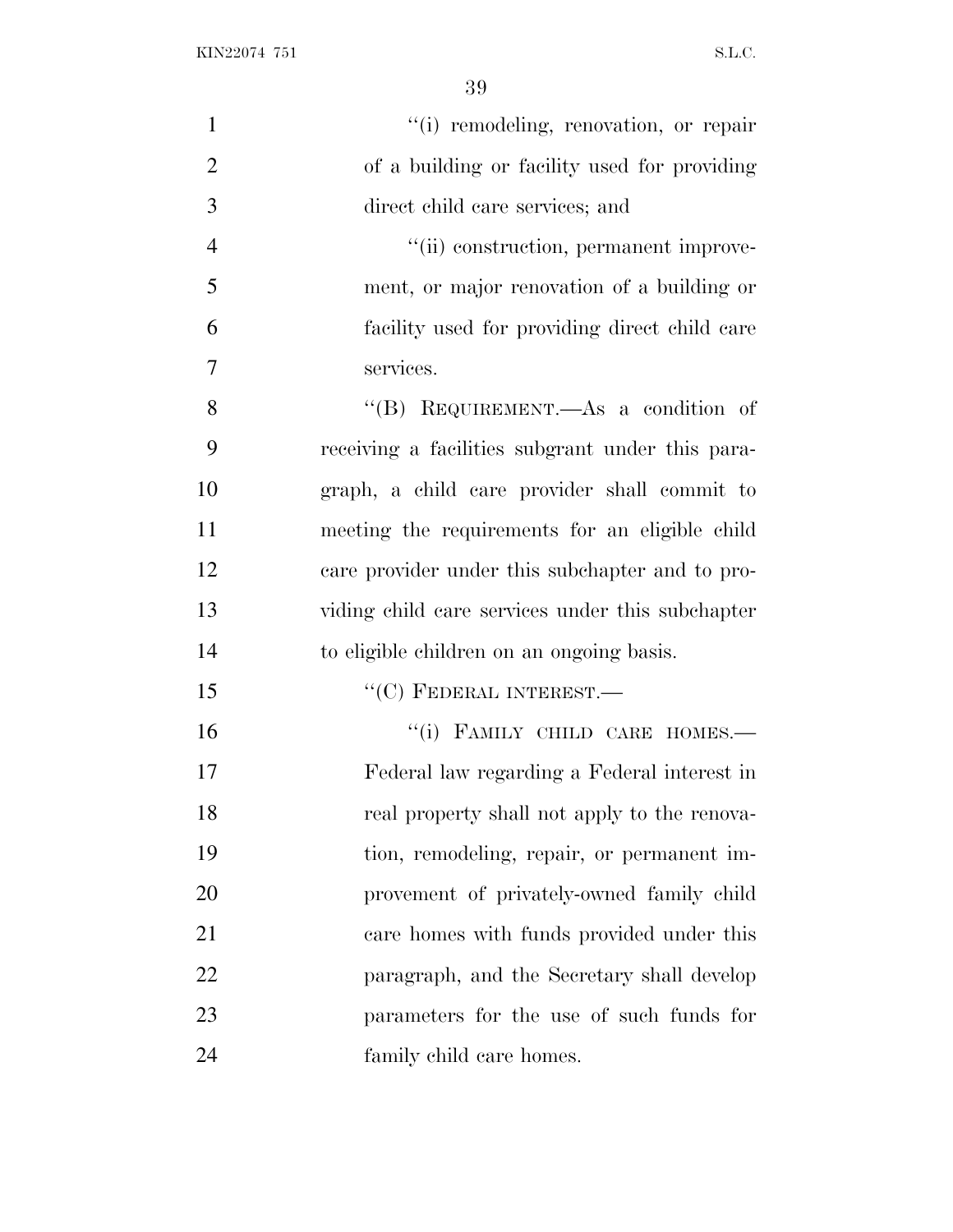| $\mathbf{1}$   | "(ii) RETENTION.—If the Secretary                                   |
|----------------|---------------------------------------------------------------------|
| $\overline{2}$ | retains a Federal interest in any facility                          |
| 3              | constructed, renovated, remodeled,<br>re-                           |
| $\overline{4}$ | paired, or permanently improved with                                |
| 5              | funds provided under this paragraph, the                            |
| 6              | Secretary shall not retain the Federal in-                          |
| $\tau$         | terest for more than 10 years.                                      |
| 8              | "(5) PRIORITY.—In awarding subgrants under                          |
| 9              | paragraphs $(3)$ and $(4)$ , the lead agency shall give             |
| 10             | priority to qualified child care providers providing or             |
| 11             | seeking to provide child care services to priority pop-             |
| 12             | ulations of children<br>described<br>$\operatorname{in}$<br>section |
| 13             | 658E(c)(2)(M).                                                      |
| 14             | "(g) SUPPLEMENT NOT SUPPLANT.—Amounts made                          |
| 15             | available to carry out this section shall be used to supple-        |
| 16             | ment and not supplant other Federal, State, and local               |
|                | 17 public funds expended to increase the supply of child care       |
| 18             | and to improve child care facilities.                               |
| 19             | "(h) DOCUMENTATION AND REPORTING REQUIRE-                           |
| 20             | MENTS.                                                              |
| 21             | DOCUMENTATION.—A State receiving a<br>``(1)                         |
| 22             | grant under subsection (d) shall provide documenta-                 |
| 23             | tion of any State expenditures from grant funds re-                 |

ceived under subsection (d) in accordance with sec-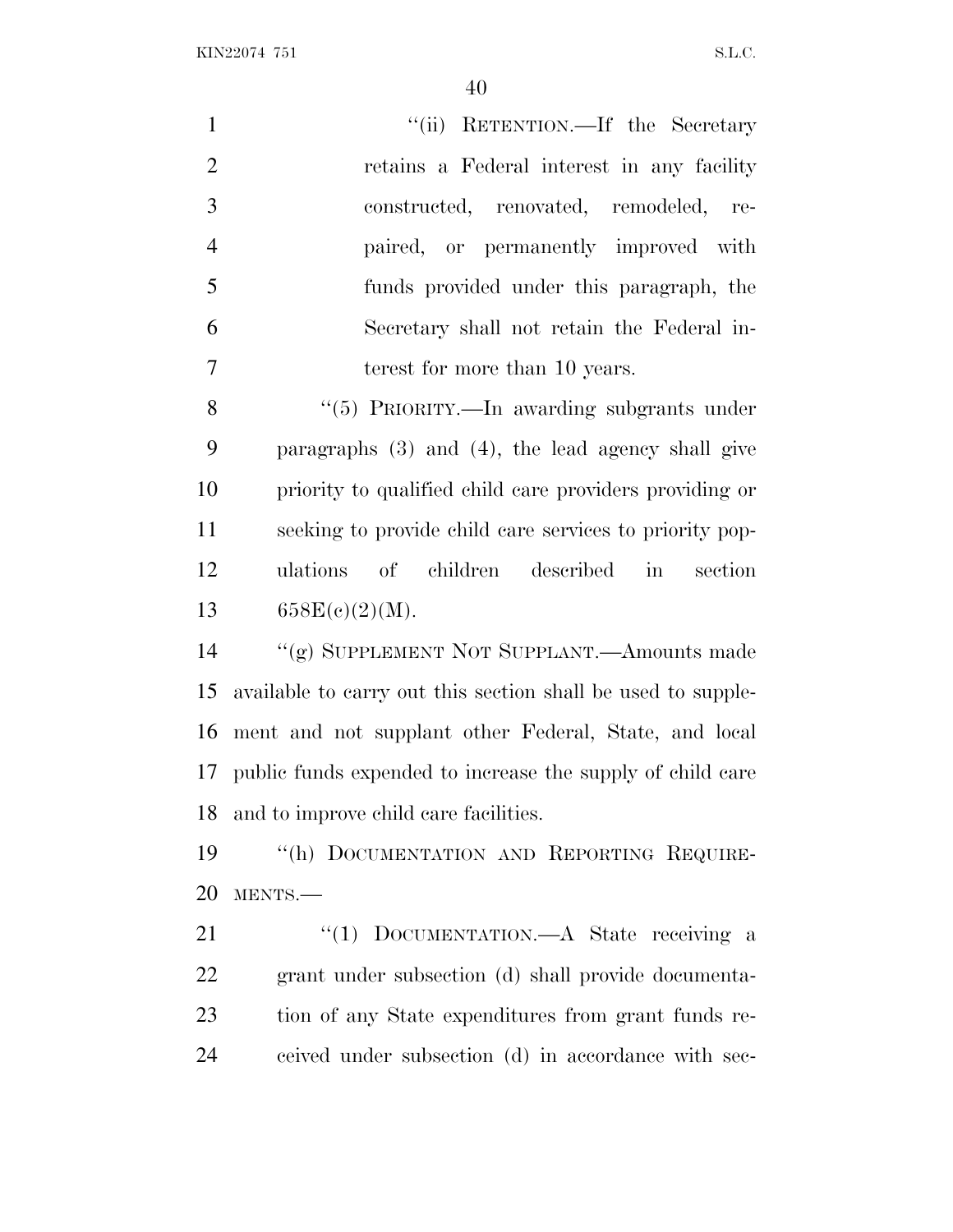| tion $658K(b)$ , to the independent entity described in |
|---------------------------------------------------------|
| that section.                                           |

''(2) REPORTS.—

4 "(A) LEAD AGENCY REPORT.—A lead agency receiving a grant under subsection (d) shall, not later than 12 months after receiving such grant, submit a report to the Secretary that includes, for the State involved, a descrip- tion of each lead agency program of subgrants carried out to meet the objectives of this sec-11 tion, including—

12 ''(i) the number of eligible child care providers in operation at the start of the grant period, and the number of such pro- viders 11 months later, disaggregated by age of children served, geographic region, and child care setting (including whether the provider was in a center-based or fam-19 ily child care setting);

 $\frac{1}{1}$  the number of child care slots, in 21 the capacity of eligible child care providers given applicable group size limits and staff-to-child ratios, that were open for at- tendance of children at the start of the grant period and the number of such slots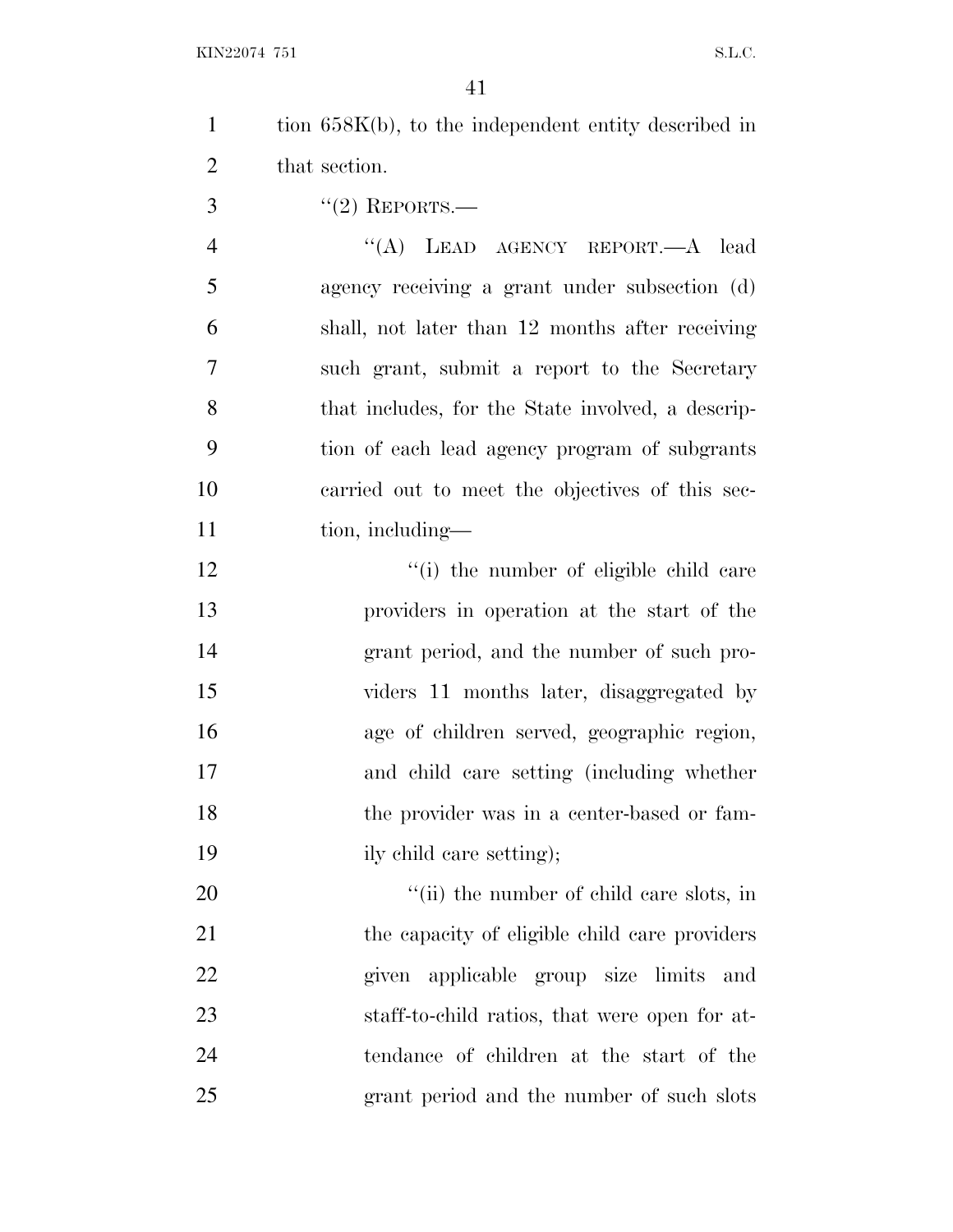| $\mathbf{1}$   | 11 months later, disaggregated by age of             |
|----------------|------------------------------------------------------|
| $\mathbf{2}$   | children served, geographic region, and              |
| 3              | child care setting (including whether the            |
| $\overline{4}$ | slot was in a center-based or family child           |
| 5              | care setting), and each priority population          |
| 6              | children described<br>in<br>section<br>$\mathrm{of}$ |
| 7              | 658E(c)(2)(M);                                       |
| 8              | $\lq\lq$ (iii)(I) the number and percentage of       |
| 9              | qualified child care providers that received         |
| 10             | subgrant under subsection $(f)(3)$ ,<br>$\mathbf{a}$ |
| 11             | disaggregated by age of children served,             |
| 12             | geographic region, and child care setting            |
| 13             | (including whether the provider was in a             |
| 14             | center-based or family child care setting),          |
| 15             | and the average and range of the amounts             |
| 16             | of the subgrants awarded; and                        |
| 17             | $\lq\lq$ (II) the number and percentage of           |
| 18             | qualified child care providers that received         |
| 19             | subgrant under subsection<br>(f)(4),<br>$\mathbf{a}$ |
| 20             | disaggregated by age of children served,             |
| 21             | geographic region, and child care setting            |
| 22             | (including whether the provider was in a             |
| 23             | center-based or family child care setting),          |
| 24             | and the average and range of the amounts             |
| 25             | of the subgrants awarded;                            |